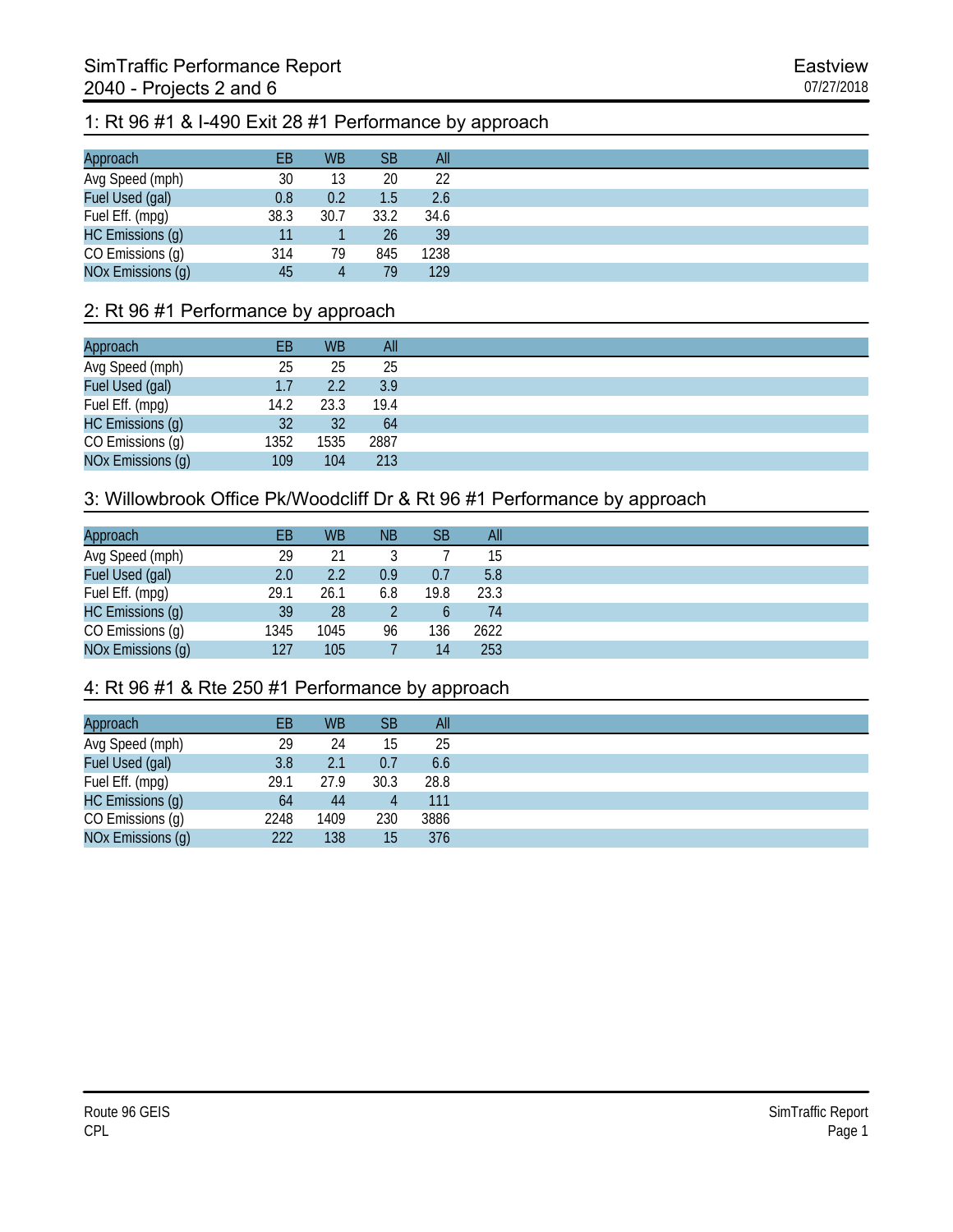# 5: Commons Blvd & Rt 96 #1 Performance by approach

| Approach          | EВ   | <b>WB</b> | <b>NB</b> | All  |
|-------------------|------|-----------|-----------|------|
| Avg Speed (mph)   | 25   | 32        |           | 21   |
| Fuel Used (gal)   | 3.6  | 2.5       | 0.6       | 6.7  |
| Fuel Eff. (mpg)   | 25.8 | 21.9      | 13.0      | 23.2 |
| HC Emissions (g)  | 48   | 52        |           | 104  |
| CO Emissions (g)  | 2038 | 1977      | 129       | 4143 |
| NOx Emissions (g) | 171  | 172       | 12        | 355  |

## 6: Rt 96 #1 & Mall Ent (N)/Turk Hill Road #1 Performance by approach

| Approach          | EВ   | <b>WB</b> | <b>NB</b> | SB   | All  |
|-------------------|------|-----------|-----------|------|------|
| Avg Speed (mph)   |      | 8         | 16        | 21   | 16   |
| Fuel Used (gal)   | 0.3  | 0.7       | 2.1       | 2.7  | 5.7  |
| Fuel Eff. (mpg)   | 16.8 | 15.5      | 23.3      | 26.2 | 23.4 |
| HC Emissions (g)  |      | 12        | 32        | 41   | 86   |
| CO Emissions (g)  | 53   | 366       | 1318      | 1462 | 3198 |
| NOx Emissions (g) |      | 34        | 102       | 137  | 276  |

## 7: Cobblestone Drive/Square Drive & Turk Hill Road #1 Performance by approach

| Approach          | EB   | <b>WB</b> | <b>NB</b> | SВ   | All  |
|-------------------|------|-----------|-----------|------|------|
| Avg Speed (mph)   | 13   | 19        |           |      | 13   |
| Fuel Used (gal)   | 0.6  | 0.3       | 0.2       | 0.2  | 1.3  |
| Fuel Eff. (mpg)   | 17.1 | 29.6      | 19.8      | 23.0 | 21.2 |
| HC Emissions (g)  |      |           |           |      | 14   |
| CO Emissions (g)  | 260  | 113       | 58        | 76   | 507  |
| NOx Emissions (g) | 24   | Q         |           | Q    | 48   |

#### 8: Rt 96 #1 & Mall Ent (C)/Cobblestone Ct Performance by approach

| Approach          | ЕB   | <b>WB</b>    | <b>NB</b> | <b>SB</b> | All  |
|-------------------|------|--------------|-----------|-----------|------|
| Avg Speed (mph)   |      | <sub>0</sub> |           | 24        | 20   |
| Fuel Used (gal)   | 0.1  | 0.2          |           | 2.7       | 4.7  |
| Fuel Eff. (mpg)   | 25.5 | 16.4         | 20.1      | 23.3      | 21.8 |
| HC Emissions (g)  |      | 0            | 25        | 38        | 63   |
| CO Emissions (g)  | 12   | 22           | 1097      | 1619      | 2751 |
| NOx Emissions (g) |      |              | 85        | 134       | 223  |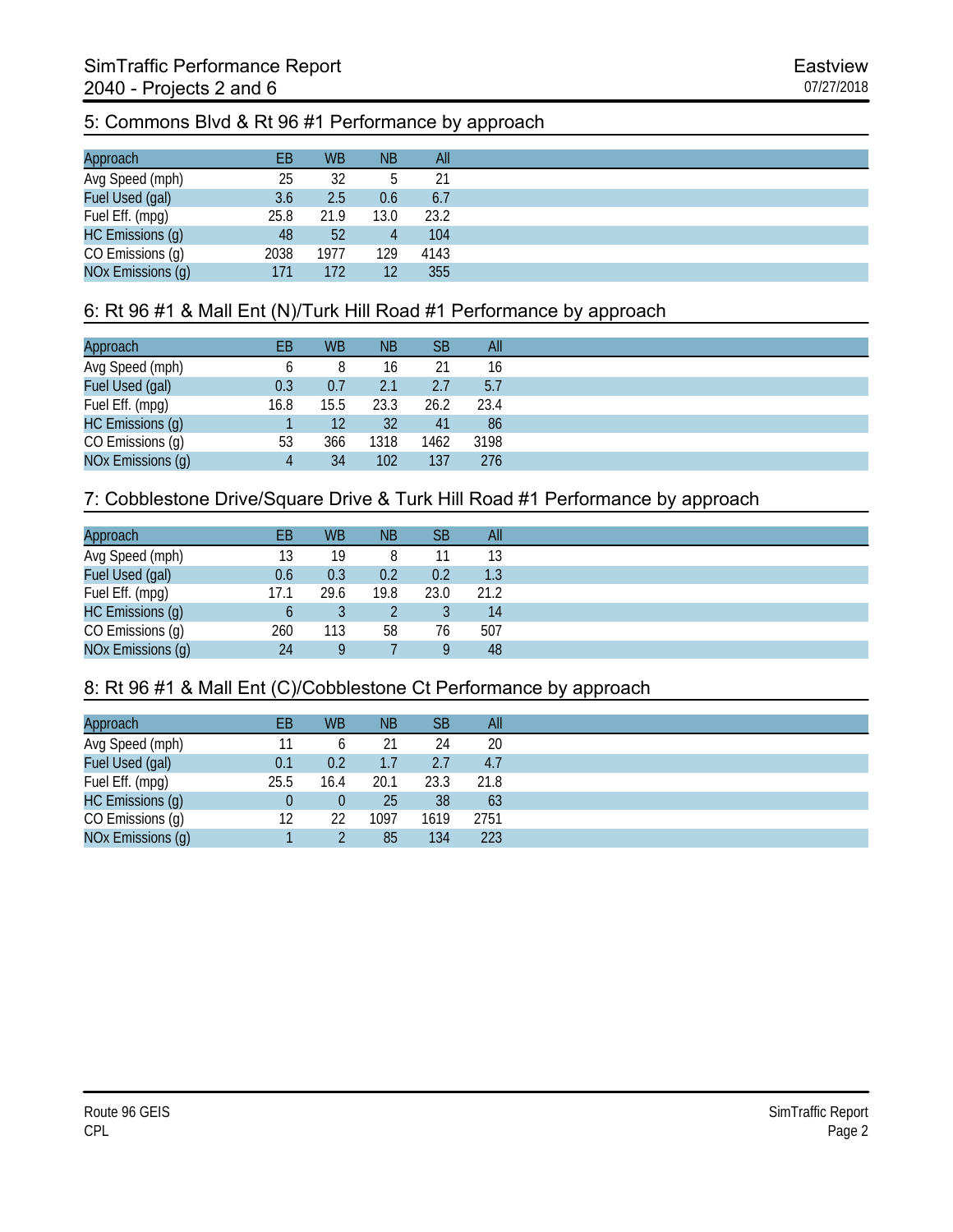## 9: Rt 96 #1 & Mall Ent (S)/High St Performance by approach

| Approach          | ΕB   | <b>WB</b> | <b>NB</b> | SB <sup>1</sup> | All  |
|-------------------|------|-----------|-----------|-----------------|------|
| Avg Speed (mph)   | 10   | 12        |           | 12              | 14   |
| Fuel Used (gal)   | 0.5  | 0.5       | 1.4       | 2.6             | 5.0  |
| Fuel Eff. (mpg)   | 23.2 | 24.0      | 36.1      | 19.3            | 24.8 |
| HC Emissions (g)  |      |           | 19        | 31              | 54   |
| CO Emissions (g)  | 62   | 189       | 474       | 1292            | 2016 |
| NOx Emissions (g) | O    | 10        | 60        | 106             | 181  |

### 10: Rt 96 #1 & Hampton Inn/Commerce Dr Performance by approach

| Approach          | ΕB   | <b>WB</b> | <b>NB</b> | <b>SB</b> | All  |
|-------------------|------|-----------|-----------|-----------|------|
| Avg Speed (mph)   |      |           |           | 15        |      |
| Fuel Used (gal)   | 0.1  | 0.5       |           | 1.2       | 3.0  |
| Fuel Eff. (mpg)   | 16.2 | 24.7      | 16.2      | 32.1      | 24.1 |
| HC Emissions (g)  |      |           |           | 11        | 18   |
| CO Emissions (g)  | 16   | 73        | 275       | 377       | 741  |
| NOx Emissions (g) |      |           | 24        | 38        | 70   |

## 11: Rt 96 #1 & I-490 WB On Ramp/I-490 WB Off Ramp Performance by approach

| Approach          | <b>WB</b> | <b>NB</b> | <b>SB</b> | All  |
|-------------------|-----------|-----------|-----------|------|
| Avg Speed (mph)   |           | 24        | 21        | 16   |
| Fuel Used (gal)   | 0.4       | 0.4       | 1.3       | 2.1  |
| Fuel Eff. (mpg)   | 16.2      | 36.9      | 18.0      | 20.8 |
| HC Emissions (g)  |           | b         | 15        | 21   |
| CO Emissions (g)  | 60        | 197       | 718       | 975  |
| NOx Emissions (g) |           | 15        | 61        | 82   |

#### 12: Rt 96 #1 & I-490 EB On Ramp Performance by approach

| Approach          | <b>NB</b> | SB   | All  |
|-------------------|-----------|------|------|
| Avg Speed (mph)   | 38        | 26   | 28   |
| Fuel Used (gal)   | 0.3       | 1.3  | 1.6  |
| Fuel Eff. (mpg)   | 30.2      | 20.9 | 22.5 |
| HC Emissions (g)  | b         | 16   | 21   |
| CO Emissions (g)  | 214       | 874  | 1087 |
| NOx Emissions (g) | 17        | 60   |      |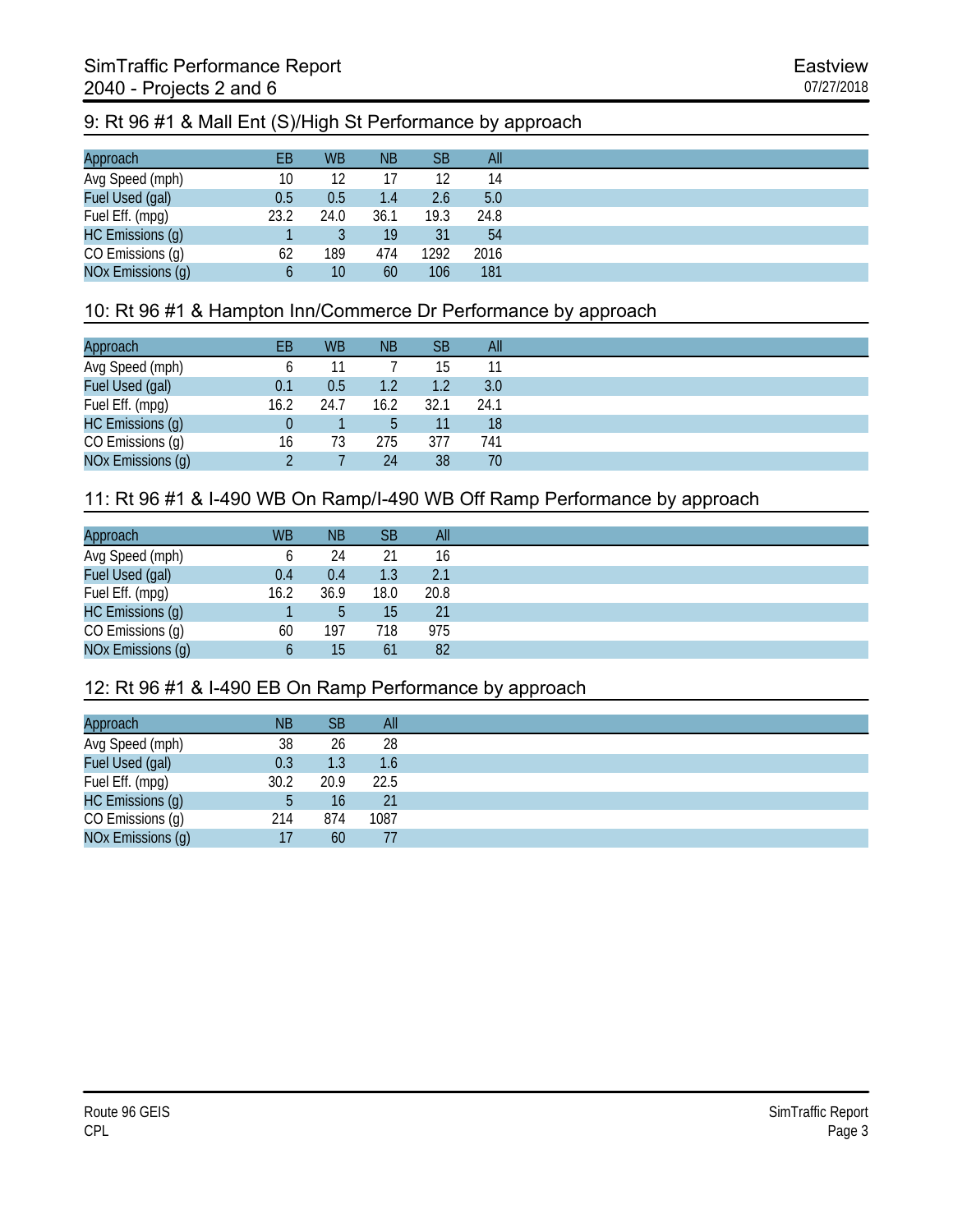### 13: Rt 96 #1 & I-490 EB Off Ramp Performance by approach

| Approach          | <b>NB</b> | SB   | SE   | All  |
|-------------------|-----------|------|------|------|
| Avg Speed (mph)   | 46        | 42   | 33   | 39   |
| Fuel Used (gal)   | 0.5       | 0.4  | 0.7  | 1.6  |
| Fuel Eff. (mpg)   | 35.8      | 22.9 | 35.1 | 32.0 |
| HC Emissions (g)  | 19        |      |      | 29   |
| CO Emissions (g)  | 494       | 365  | 193  | 1053 |
| NOx Emissions (g) | 57        | 21   | 21   | 99   |

# 14: Rt 96 #1 & I-490 WB On Ramp Performance by approach

| Approach          | <b>NB</b> | SB   | All   |
|-------------------|-----------|------|-------|
| Avg Speed (mph)   | 37        | 34   | 34    |
| Fuel Used (gal)   | 0.6       | 1.8  | 2.4   |
| Fuel Eff. (mpg)   | 21.6      | 32.3 | -29.5 |
| HC Emissions (g)  | 15        | 20   | 35    |
| CO Emissions (g)  | 612       | 1049 | 1662  |
| NOx Emissions (g) | 44        | 74   | 118   |

| Avg Speed (mph)   | 19    |
|-------------------|-------|
| Fuel Used (gal)   | 58.0  |
| Fuel Eff. (mpg)   | 24.3  |
| HC Emissions (g)  | 801   |
| CO Emissions (g)  | 32086 |
| NOx Emissions (g) | 2759  |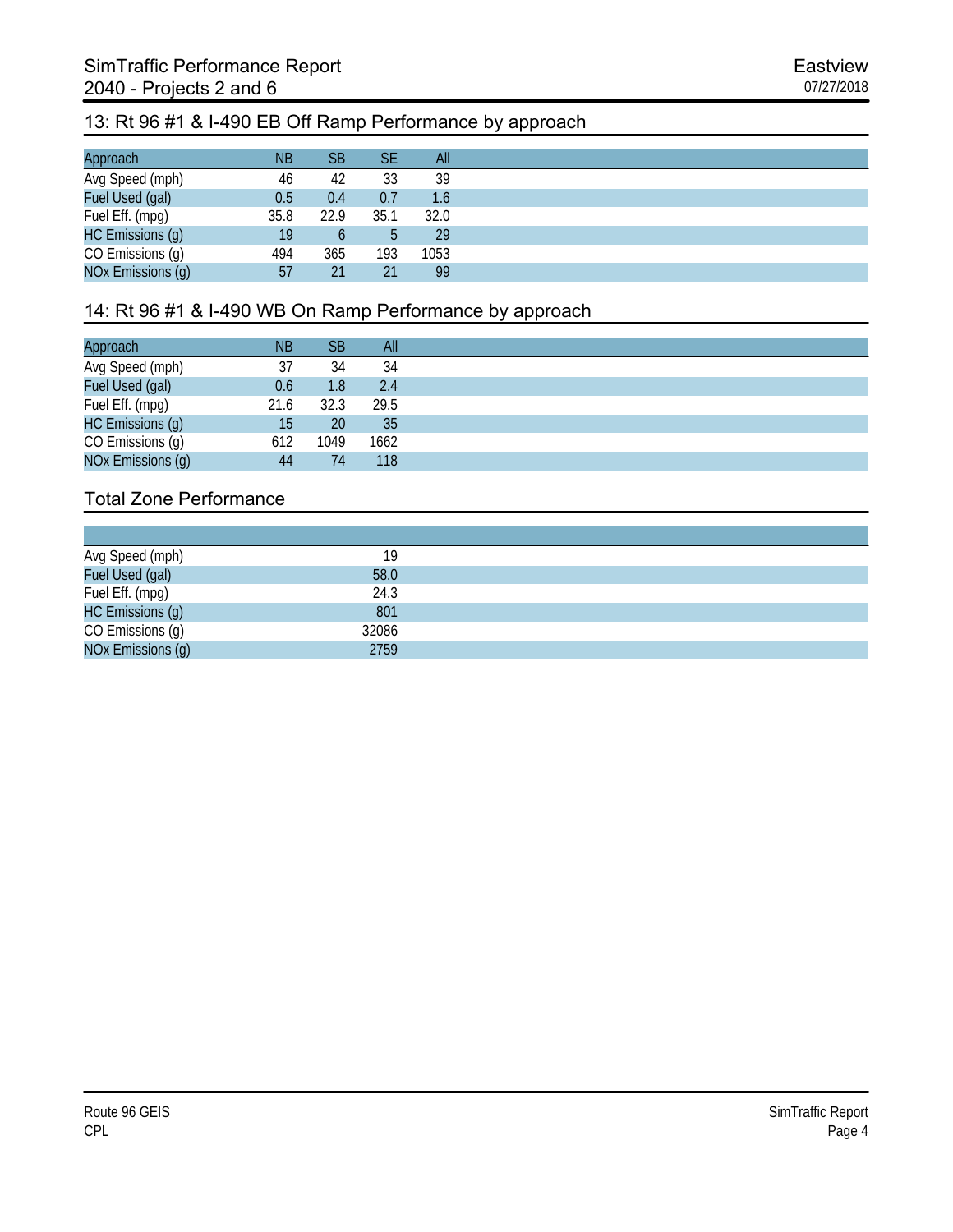#### 15: Rt 96 #1 & Main Street Fishers #1/Rowley Road #1 Performance by approach

| Approach          | EВ   | <b>WB</b> | <b>NB</b>        | <b>SB</b> | All  |
|-------------------|------|-----------|------------------|-----------|------|
| Avg Speed (mph)   |      | Q         |                  | 13        | 10   |
| Fuel Used (gal)   | 3.2  | 0.4       | 1.5 <sub>1</sub> | 3.4       | 8.5  |
| Fuel Eff. (mpg)   | 13.9 | 18.1      | 29.5             | 28.1      | 22.6 |
| HC Emissions (g)  | 15   |           | 15               | 27        | 59   |
| CO Emissions (g)  | 488  | 186       | 744              | 1067      | 2486 |
| NOx Emissions (g) | 47   | 8         | 52               | 91        | 199  |

#### 32: Rt 96 #1 Performance by approach

| Approach          | EВ   | ΝB   | <b>SB</b> | All  |
|-------------------|------|------|-----------|------|
| Avg Speed (mph)   |      | 15   | 30        | 17   |
| Fuel Used (gal)   | 0.0  | 4.1  | 1.4       | 5.5  |
| Fuel Eff. (mpg)   | 22.0 | 18.8 | 17.5      | 18.5 |
| HC Emissions (g)  |      | 58   | 19        | 77   |
| CO Emissions (g)  |      | 2578 | 938       | 3517 |
| NOx Emissions (g) |      | 200  | 74        | 274  |

| Avg Speed (mph)<br>Fuel Used (gal) | 14.1 |
|------------------------------------|------|
| Fuel Eff. (mpg)                    | 21.0 |
| HC Emissions (g)                   | 136  |
| CO Emissions (g)                   | 6003 |
| NOx Emissions (q)                  | 473  |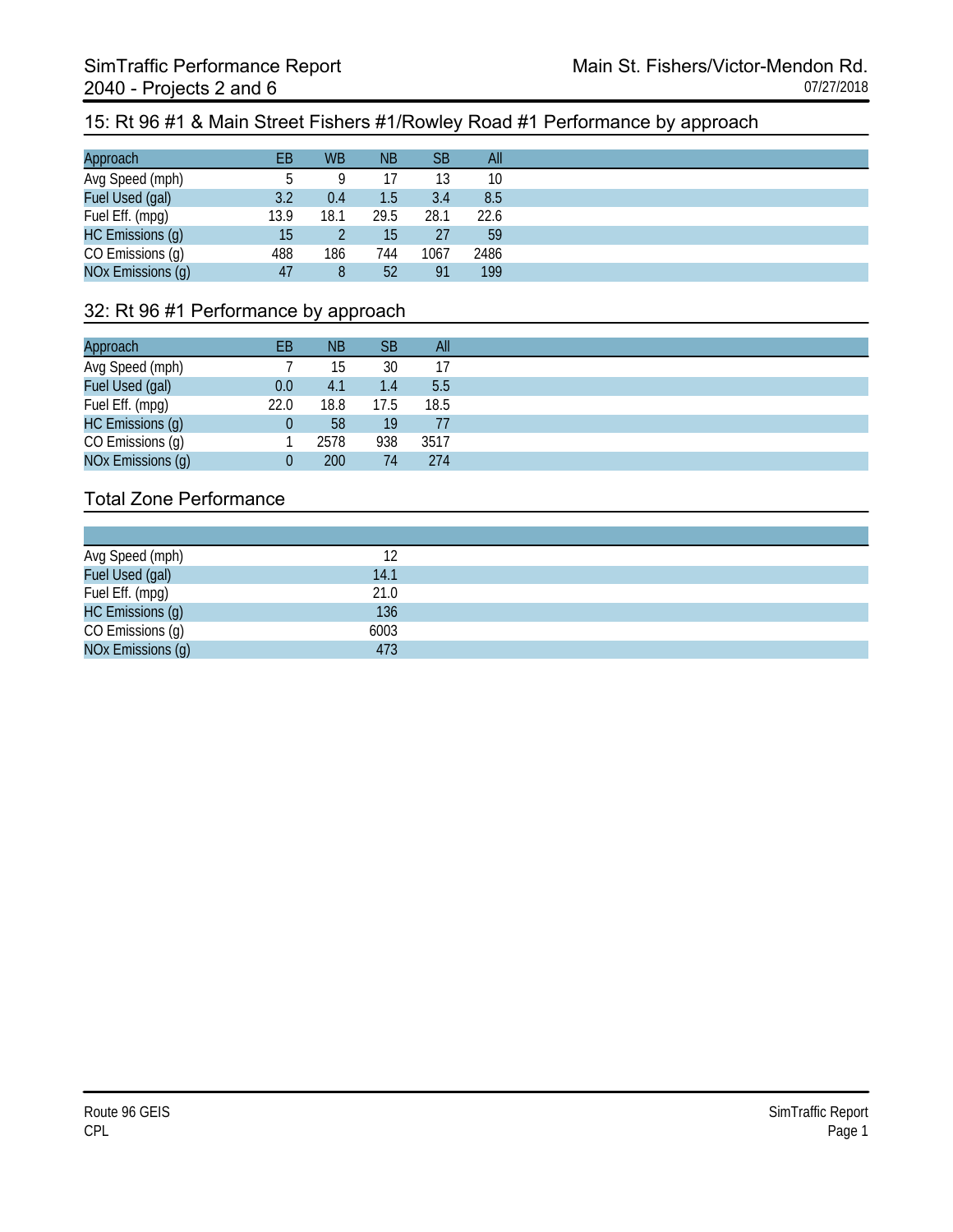## 16: Rt 96 #1 & Victor Mendon Road (Rt 251) #1 Performance by approach

| Approach          | EВ   | <b>NB</b> | <b>SB</b> | All  |
|-------------------|------|-----------|-----------|------|
| Avg Speed (mph)   | 24   | 20        | 34        | 31   |
| Fuel Used (gal)   | 0.7  | 0.4       | 5.5       | 6.6  |
| Fuel Eff. (mpg)   | 35.3 | 23.5      | 33.8      | 33.3 |
| HC Emissions (g)  | 5    |           | 72        | 83   |
| CO Emissions (g)  | 321  | 293       | 2661      | 3276 |
| NOx Emissions (g) | 22   | 22        | 299       | 343  |

## 17: Rt 96 #1 & Lane Rd #1 Performance by approach

| Approach          | <b>WB</b> | <b>NB</b> | <b>SB</b>        | All  |
|-------------------|-----------|-----------|------------------|------|
| Avg Speed (mph)   | 29        | 40        |                  | 20   |
| Fuel Used (gal)   | 0.2       | 0.5       | 1.0 <sub>1</sub> | 1.7  |
| Fuel Eff. (mpg)   | 39.1      | 34.1      | 13.1             | 22.1 |
| HC Emissions (g)  |           |           |                  | 21   |
| CO Emissions (g)  | 51        | 367       | 623              | 1041 |
| NOx Emissions (g) | b.        | 28        | 40               | 74   |

#### 42: Rt 96 #1 & Omnitech Dr Performance by approach

| Approach          | EВ  | <b>NB</b> | <b>SB</b> | All  |
|-------------------|-----|-----------|-----------|------|
| Avg Speed (mph)   |     | 44        | 33        | 28   |
| Fuel Used (gal)   | 0.8 | 4.8       | 2.8       | 8.4  |
| Fuel Eff. (mpg)   | 4.6 | 30.6      | 18.0      | 24.0 |
| HC Emissions (g)  |     | 56        | 32        | 90   |
| CO Emissions (g)  | 90  | 2486      | 1993      | 4570 |
| NOx Emissions (g) |     | 263       | 131       | 400  |

| Avg Speed (mph)   | 29   |  |
|-------------------|------|--|
| Fuel Used (gal)   | 16.8 |  |
| Fuel Eff. (mpg)   | 27.5 |  |
| HC Emissions (g)  | 194  |  |
| CO Emissions (g)  | 8887 |  |
| NOx Emissions (g) | 816  |  |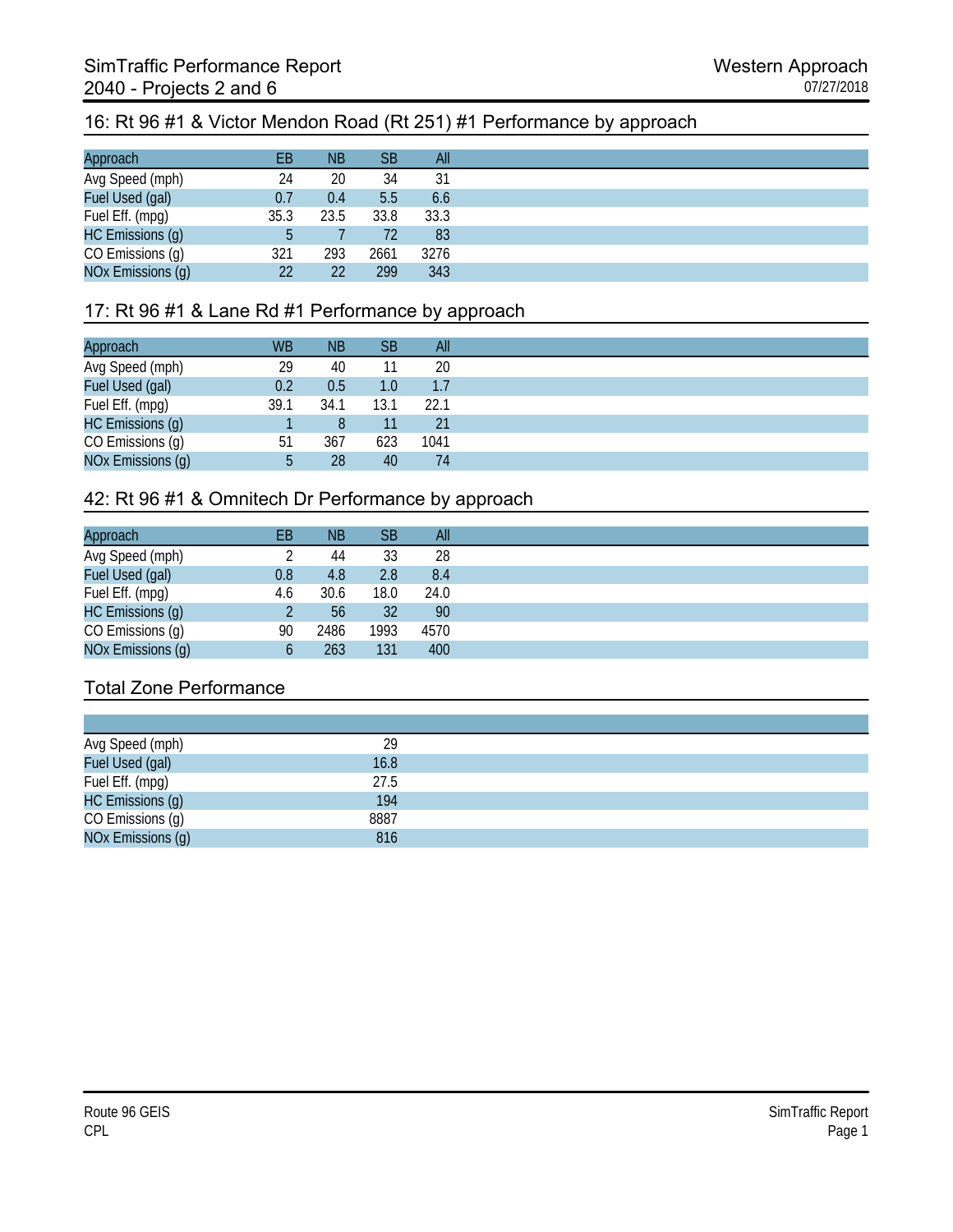# 18: Rt 96 #1 & High Street #1 Performance by approach

| Approach          | EВ   | <b>WB</b> | SВ   | All  |
|-------------------|------|-----------|------|------|
| Avg Speed (mph)   | 24   | 20        |      | 22   |
| Fuel Used (gal)   | 3.3  | 0.6       | 0.3  | 4.2  |
| Fuel Eff. (mpg)   | 35.1 | 27.4      | 19.0 | 32.9 |
| HC Emissions (g)  | 27   | 5         |      | 33   |
| CO Emissions (g)  | 420  | 128       | 47   | 595  |
| NOx Emissions (g) | 69   | 21        |      | 94   |

#### 19: School St #1 & Rt 96 #1 Performance by approach

| Approach          | ЕB   | <b>WB</b> | <b>NB</b> | All  |
|-------------------|------|-----------|-----------|------|
| Avg Speed (mph)   | 16   | 19        | 14        | 16   |
| Fuel Used (gal)   | 0.8  | 0.7       | 0.4       | 1.8  |
| Fuel Eff. (mpg)   | 23.8 | 25.1      | 27.0      | 24.9 |
| HC Emissions (g)  |      | 8         |           | 16   |
| CO Emissions (g)  | 176  | 187       | 57        | 420  |
| NOx Emissions (g) | 26   | 29        | 5         | 60   |

#### 20: Maple Ave #1/Moore Ave #1 & Rt 96 #1 Performance by approach

| Approach          | EB   | <b>WB</b> | <b>NB</b> | SВ             | All  |
|-------------------|------|-----------|-----------|----------------|------|
| Avg Speed (mph)   | 14   | 14        | 10        | 8              | 13   |
| Fuel Used (gal)   | 0.7  | 0.6       | 0.3       | 0.0            | 1.6  |
| Fuel Eff. (mpg)   | 22.5 | 24.1      | 21.9      | 18.8           | 22.9 |
| HC Emissions (g)  |      | 8         |           | $\overline{0}$ | 16   |
| CO Emissions (g)  | 177  | 206       | 58        |                | 448  |
| NOx Emissions (g) | 24   | 24        |           |                | 53   |

#### 21: Rt 96 #1 & Church Street #1 Performance by approach

| Approach          | EВ   | <b>WB</b> | <b>SB</b> | All  |
|-------------------|------|-----------|-----------|------|
| Avg Speed (mph)   | 22   | 27        | 24        | 25   |
| Fuel Used (gal)   | 0.6  | 0.8       | 0.6       | 1.9  |
| Fuel Eff. (mpg)   | 21.9 | 36.1      | 37.6      | 32.4 |
| HC Emissions (g)  | 8    | 12        |           | 26   |
| CO Emissions (g)  | 213  | 191       | 91        | 495  |
| NOx Emissions (g) | 27   | 33        | 15        | 75   |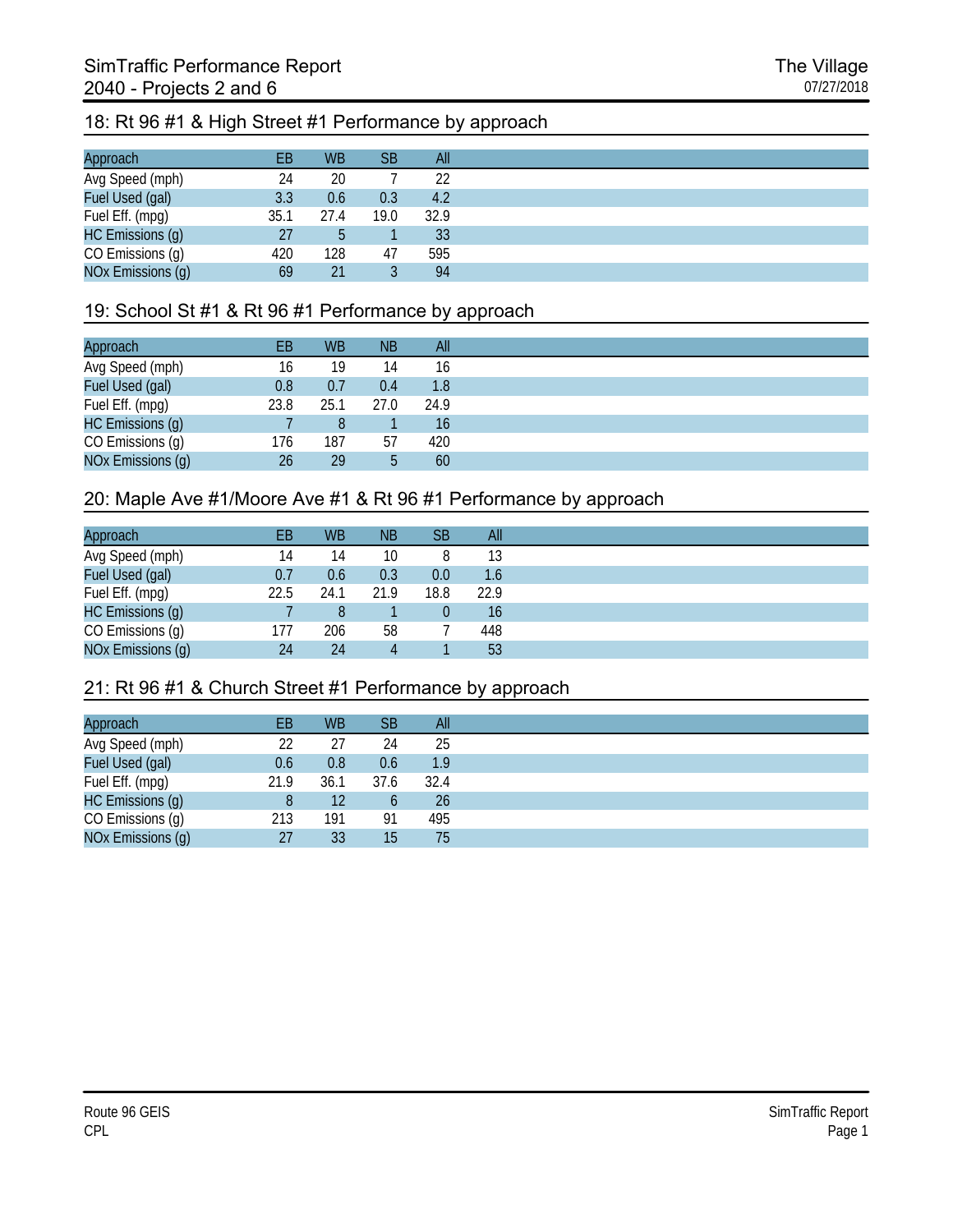| Avg Speed (mph)<br>Fuel Used (gal) | 13.2 |  |
|------------------------------------|------|--|
| Fuel Eff. (mpg)                    | 30.3 |  |
| HC Emissions (g)                   | 142  |  |
| CO Emissions (g)                   | 3991 |  |
| NOx Emissions (g)                  | 500  |  |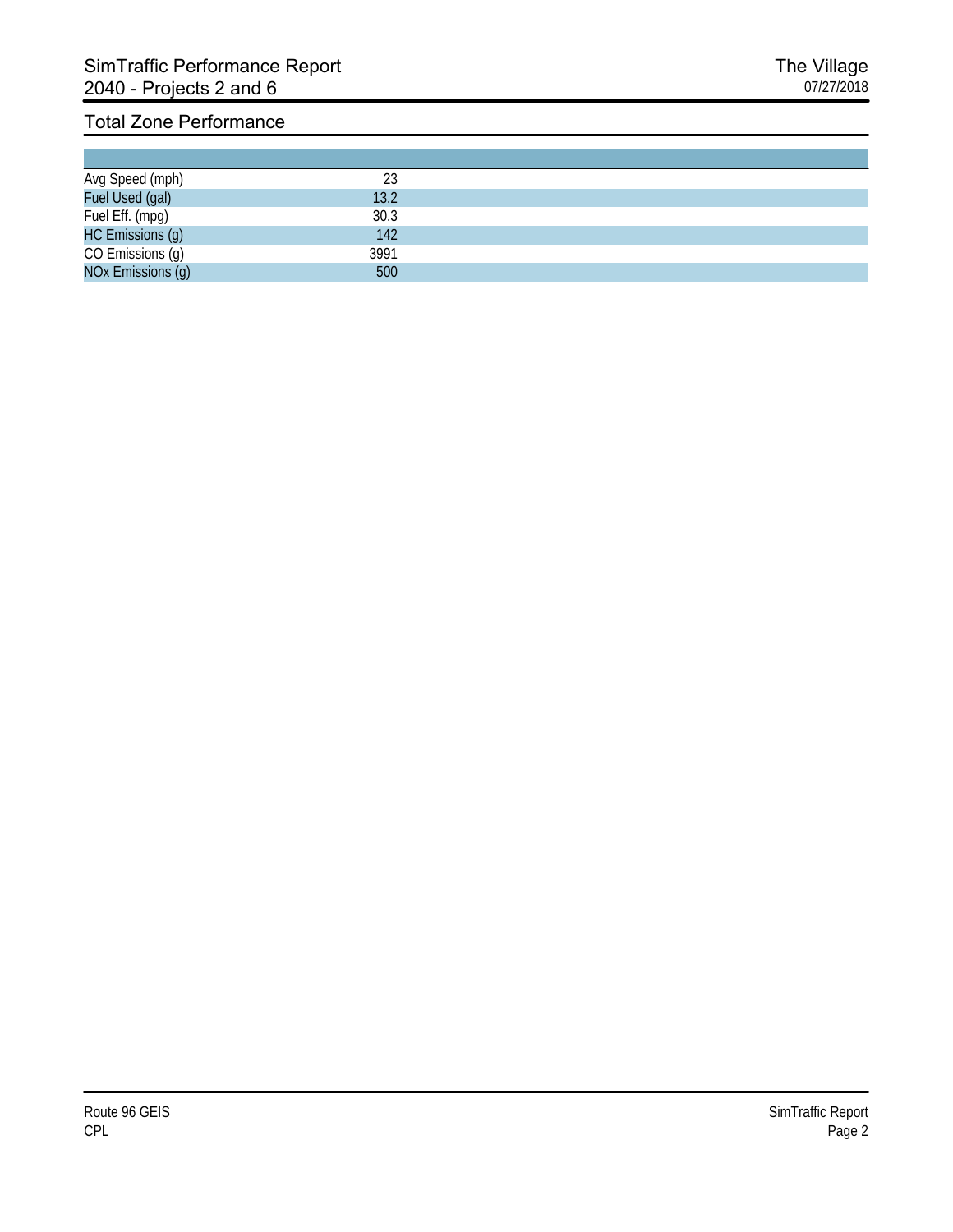#### 22: Rt 96 #1 & Lynaugh Rd #1 Performance by approach

| Approach          | ΕB   | <b>WB</b> | <b>SB</b> | All  |
|-------------------|------|-----------|-----------|------|
| Avg Speed (mph)   | 22   | 21        | 22        | 21   |
| Fuel Used (gal)   | 0.5  | 0.8       | 0.1       | 1.4  |
| Fuel Eff. (mpg)   | 35.8 | 36.3      | 36.9      | 36.2 |
| HC Emissions (g)  |      | 10        |           | 14   |
| CO Emissions (g)  | 70   | 172       | 12        | 254  |
| NOx Emissions (g) |      | 25        |           | 37   |

#### 23: Rt 96 #1 & McMahon Performance by approach

| Approach          | EВ   | <b>WB</b> | <b>SB</b> | All  |
|-------------------|------|-----------|-----------|------|
| Avg Speed (mph)   | 26   | 27        | 18        | 26   |
| Fuel Used (gal)   | 0.6  | 1.0       | 0.0       | 1.7  |
| Fuel Eff. (mpg)   | 34.5 | 35.1      | 36.9      | 34.9 |
| HC Emissions (g)  |      | 11        |           | 15   |
| CO Emissions (g)  | 65   | 193       |           | 262  |
| NOx Emissions (g) |      | 30        |           | 41   |

#### 45: Victor Egypt Rd & Lane Rd/Lynaugh Rd Performance by approach

| Approach          | EВ   | <b>WB</b> | <b>NB</b> | <b>SB</b> | All  |
|-------------------|------|-----------|-----------|-----------|------|
| Avg Speed (mph)   | 27   | 44        | 39        | 33        | 39   |
| Fuel Used (gal)   | 0.1  | 0.8       | 0.3       | 0.2       | 1.4  |
| Fuel Eff. (mpg)   | 44.4 | 30.4      | 17.3      | 35.2      | 29.1 |
| HC Emissions (g)  |      |           |           |           | 16   |
| CO Emissions (g)  | 32   | 406       | 361       | 173       | 971  |
| NOx Emissions (g) |      | 33        | 19        | Q         | 62   |

| Avg Speed (mph)   |      |
|-------------------|------|
| Fuel Used (gal)   | 14.1 |
| Fuel Eff. (mpg)   | 32.3 |
| HC Emissions (g)  | 149  |
| CO Emissions (g)  | 4098 |
| NOx Emissions (q) | 428  |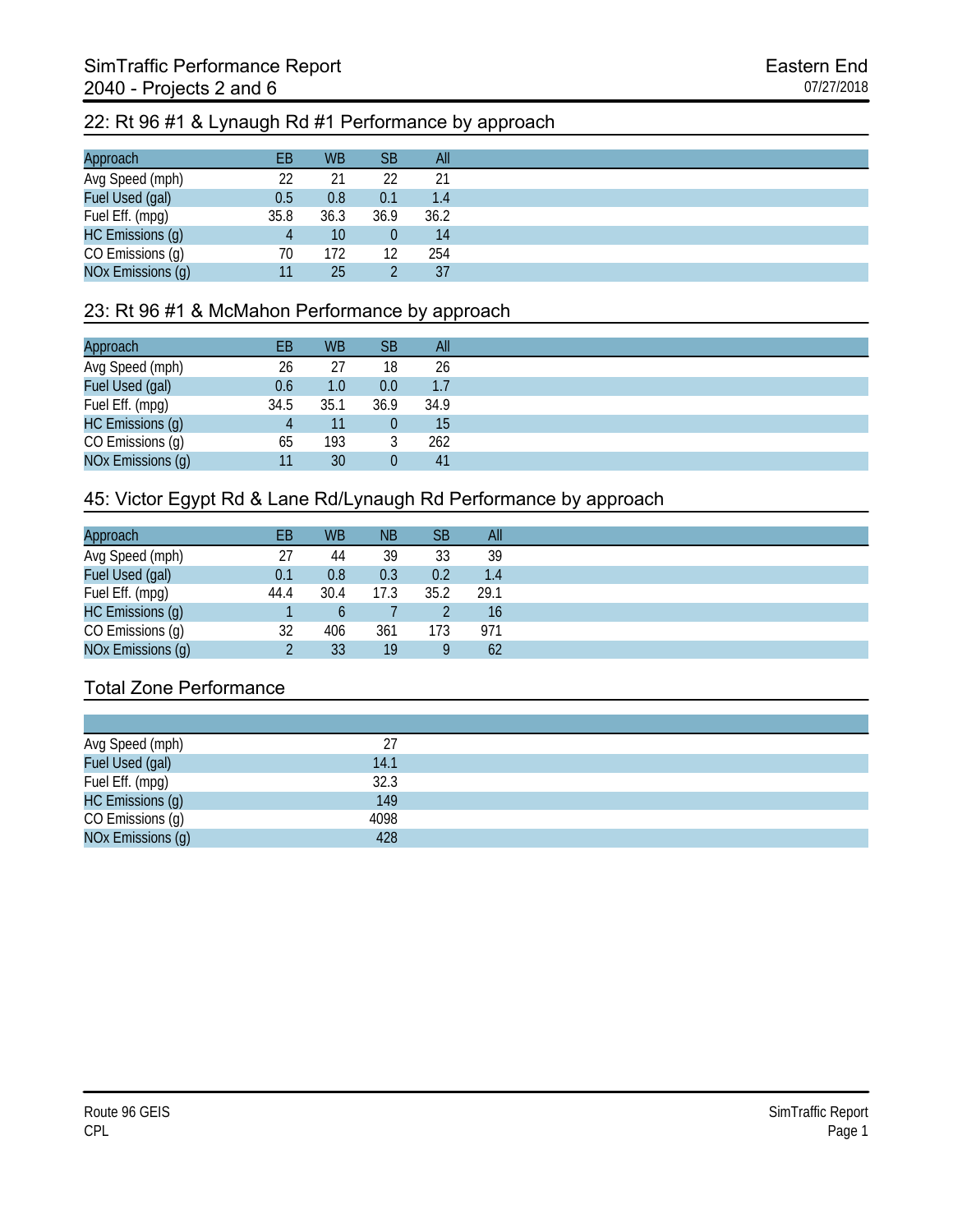# 1: Rt 96 #1 & I-490 Exit 28 #1 Performance by approach

| Approach          | EВ   | <b>WB</b> | <b>SB</b>     | All  |
|-------------------|------|-----------|---------------|------|
| Avg Speed (mph)   | 30   | 13        | 20            | 22   |
| Fuel Used (gal)   | 0.8  | 0.2       | $1.5^{\circ}$ | 2.6  |
| Fuel Eff. (mpg)   | 38.3 | 30.7      | 33.2          | 34.6 |
| HC Emissions (g)  |      |           | 26            | 39   |
| CO Emissions (g)  | 314  | 79        | 845           | 1238 |
| NOx Emissions (g) | 45   | 4         | 79            | 129  |

### 2: Rt 96 #1 Performance by approach

| Approach          | EВ   | <b>WB</b> | All  |
|-------------------|------|-----------|------|
| Avg Speed (mph)   | 25   | 25        | 25   |
| Fuel Used (gal)   | 1.7  | 2.2       | 3.9  |
| Fuel Eff. (mpg)   | 14.2 | 23.3      | 19.4 |
| HC Emissions (g)  | 32   | 32        | 64   |
| CO Emissions (g)  | 1352 | 1535      | 2887 |
| NOx Emissions (g) | 109  | 104       | 213  |

#### 3: Willowbrook Office Pk/Woodcliff Dr & Rt 96 #1 Performance by approach

| Approach          | EВ   | <b>WB</b> | <b>NB</b> | <b>SB</b> | All  |
|-------------------|------|-----------|-----------|-----------|------|
| Avg Speed (mph)   | 29   | 21        |           |           | 15   |
| Fuel Used (gal)   | 2.0  | 2.2       | 0.9       | 0.7       | 5.8  |
| Fuel Eff. (mpg)   | 29.1 | 26.1      | 6.8       | 19.8      | 23.3 |
| HC Emissions (g)  | 39   | 28        |           | b         | 74   |
| CO Emissions (g)  | 1345 | 1045      | 96        | 136       | 2622 |
| NOx Emissions (g) | 127  | 105       |           | 14        | 253  |

## 4: Rt 96 #1 & Rte 250 #1 Performance by approach

| EB   | <b>WB</b> | <b>SB</b> | All  |
|------|-----------|-----------|------|
| 29   | 24        | 15        | 25   |
| 3.8  | 2.1       | 0.7       | 6.6  |
| 29.1 | 27.9      | 30.3      | 28.8 |
| 64   | 44        | 4         | 111  |
| 2248 | 1409      | 230       | 3886 |
| 222  | 138       | 15        | 376  |
|      |           |           |      |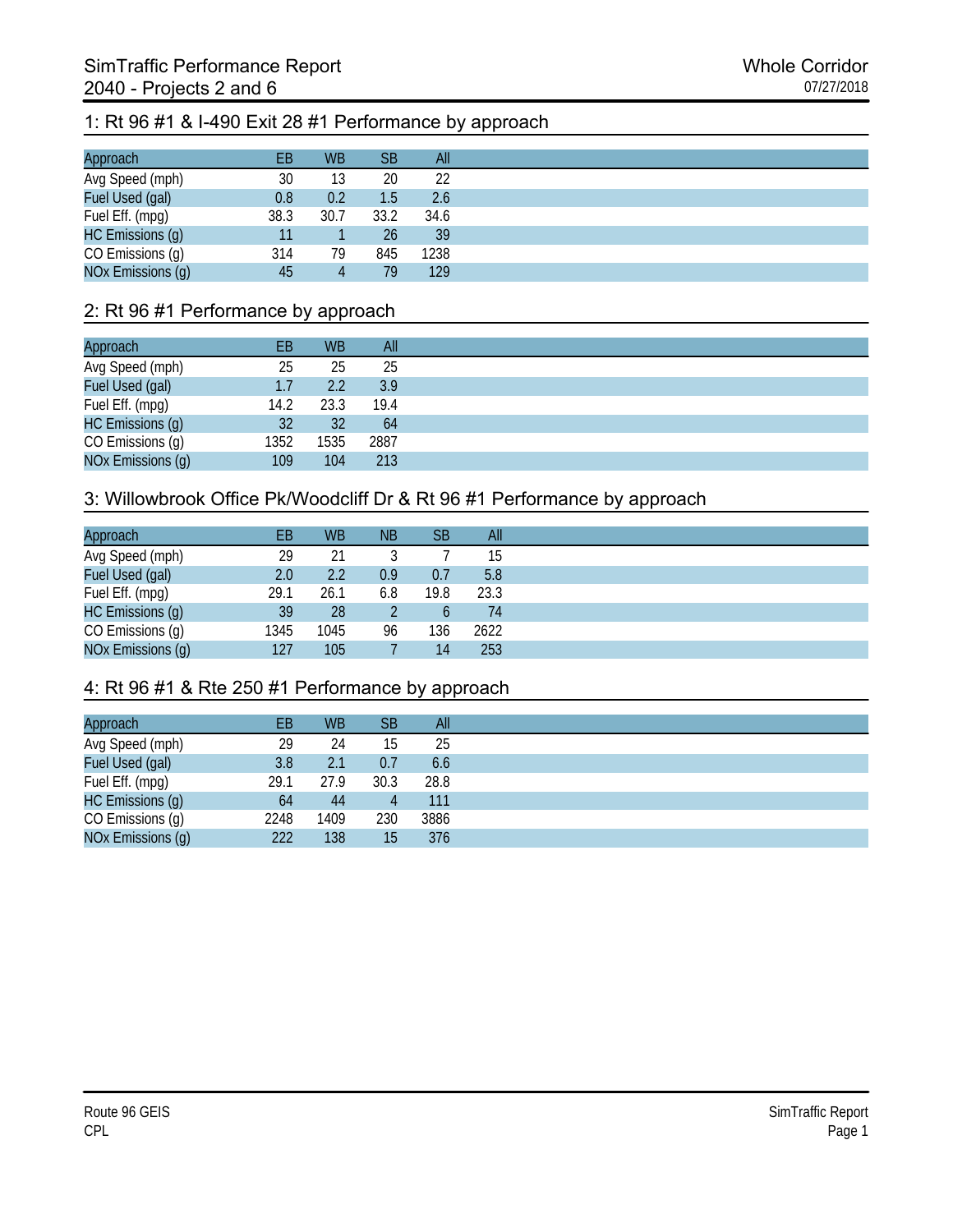# 5: Commons Blvd & Rt 96 #1 Performance by approach

| Approach          | EВ   | <b>WB</b> | <b>NB</b>       | All  |
|-------------------|------|-----------|-----------------|------|
| Avg Speed (mph)   | 25   | 32        |                 | 21   |
| Fuel Used (gal)   | 3.6  | 2.5       | 0.6             | 6.7  |
| Fuel Eff. (mpg)   | 25.8 | 21.9      | 13.0            | 23.2 |
| HC Emissions (g)  | 48   | 52        | 4               | 104  |
| CO Emissions (g)  | 2038 | 1977      | 129             | 4143 |
| NOx Emissions (g) | 171  | 172       | 12 <sup>°</sup> | 355  |

## 6: Rt 96 #1 & Mall Ent (N)/Turk Hill Road #1 Performance by approach

| Approach          | EВ   | <b>WB</b> | <b>NB</b> | SB   | All  |
|-------------------|------|-----------|-----------|------|------|
| Avg Speed (mph)   |      | 8         | 16        | 21   | 16   |
| Fuel Used (gal)   | 0.3  | 0.7       | 2.1       | 2.7  | 5.7  |
| Fuel Eff. (mpg)   | 16.8 | 15.5      | 23.3      | 26.2 | 23.4 |
| HC Emissions (g)  |      | 12        | 32        | 41   | 86   |
| CO Emissions (g)  | 53   | 366       | 1318      | 1462 | 3198 |
| NOx Emissions (g) |      | 34        | 102       | 137  | 276  |

## 7: Cobblestone Drive/Square Drive & Turk Hill Road #1 Performance by approach

| Approach          | EB   | <b>WB</b> | <b>NB</b> | SВ   | All  |
|-------------------|------|-----------|-----------|------|------|
| Avg Speed (mph)   | 13   | 19        |           |      | 13   |
| Fuel Used (gal)   | 0.6  | 0.3       | 0.2       | 0.2  | 1.3  |
| Fuel Eff. (mpg)   | 17.1 | 29.6      | 19.8      | 23.0 | 21.2 |
| HC Emissions (g)  | b    |           |           |      | 14   |
| CO Emissions (g)  | 260  | 113       | 58        | 76   | 507  |
| NOx Emissions (g) | 24   | Q         |           | 9    | 48   |

#### 8: Rt 96 #1 & Mall Ent (C)/Cobblestone Ct Performance by approach

| Approach          | ЕB   | <b>WB</b>    | <b>NB</b> | <b>SB</b> | All  |
|-------------------|------|--------------|-----------|-----------|------|
| Avg Speed (mph)   |      | <sub>0</sub> |           | 24        | 20   |
| Fuel Used (gal)   | 0.1  | 0.2          |           | 2.7       | 4.7  |
| Fuel Eff. (mpg)   | 25.5 | 16.4         | 20.1      | 23.3      | 21.8 |
| HC Emissions (g)  |      | 0            | 25        | 38        | 63   |
| CO Emissions (g)  | 12   | 22           | 1097      | 1619      | 2751 |
| NOx Emissions (g) |      |              | 85        | 134       | 223  |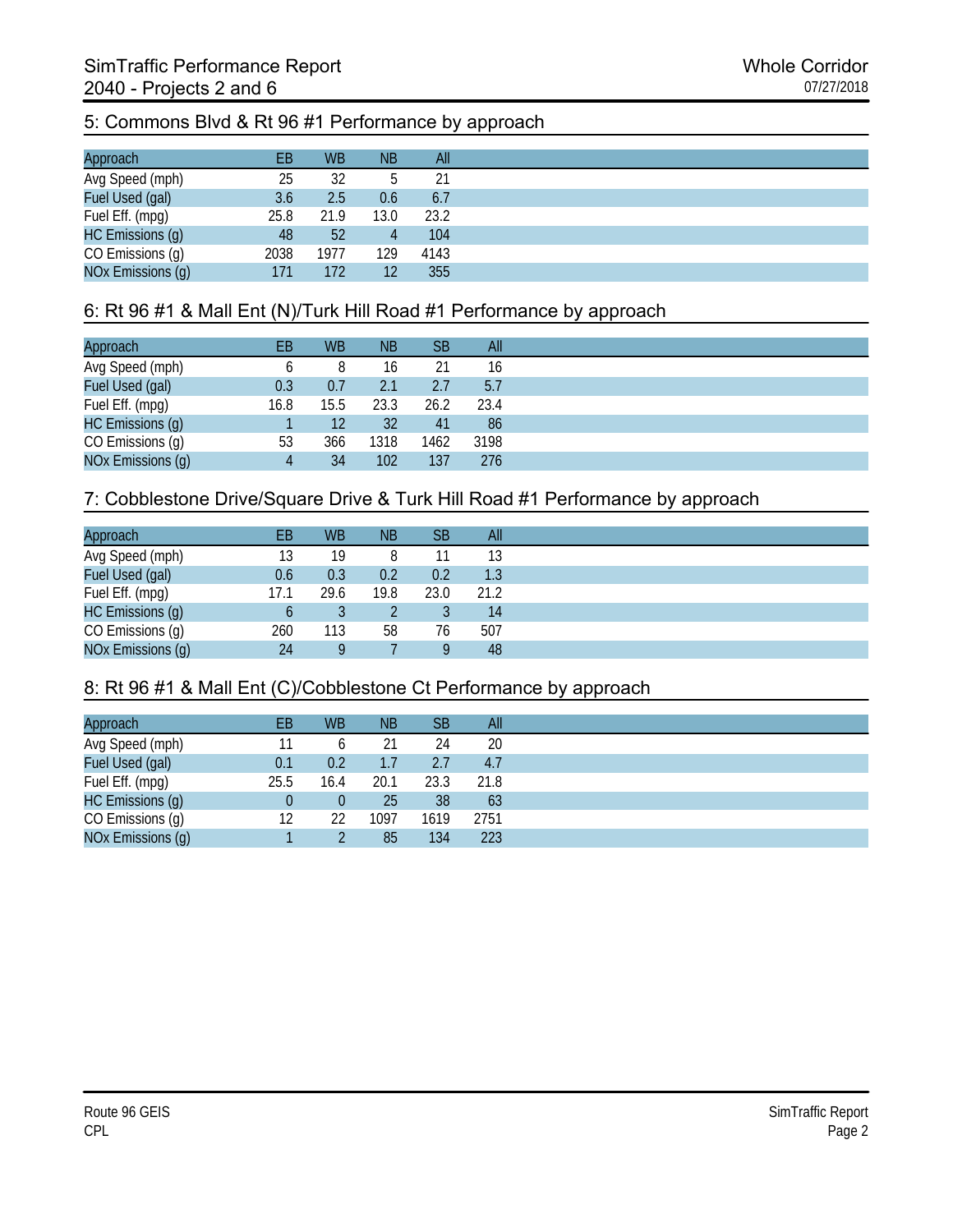## 9: Rt 96 #1 & Mall Ent (S)/High St Performance by approach

| Approach          | EВ   | <b>WB</b> | <b>NB</b> | <b>SB</b> | All  |
|-------------------|------|-----------|-----------|-----------|------|
| Avg Speed (mph)   | 10   | 12        |           | 12        | 14   |
| Fuel Used (gal)   | 0.5  | 0.5       | 1.4       | 2.6       | 5.0  |
| Fuel Eff. (mpg)   | 23.2 | 24.0      | 36.1      | 19.3      | 24.8 |
| HC Emissions (g)  |      |           | 19        | 31        | 54   |
| CO Emissions (g)  | 62   | 189       | 474       | 1292      | 2016 |
| NOx Emissions (g) |      | 10        | 60        | 106       | 181  |

### 10: Rt 96 #1 & Hampton Inn/Commerce Dr Performance by approach

| Approach          | EВ   | <b>WB</b> | <b>NB</b>        | <b>SB</b> | All             |
|-------------------|------|-----------|------------------|-----------|-----------------|
| Avg Speed (mph)   |      |           |                  | 15        |                 |
| Fuel Used (gal)   | 0.1  | 0.5       | 1.2 <sub>2</sub> | 1.2       | 3.0             |
| Fuel Eff. (mpg)   | 16.2 | 24.7      | 16.2             | 32.1      | 24.1            |
| HC Emissions (g)  |      |           |                  | 11        | 18 <sup>°</sup> |
| CO Emissions (g)  | 16   | 73        | 275              | 377       | 741             |
| NOx Emissions (g) |      |           | 24               | 38        | 70              |

## 11: Rt 96 #1 & I-490 WB On Ramp/I-490 WB Off Ramp Performance by approach

| Approach          | <b>WB</b> | <b>NB</b> | <b>SB</b> | All  |
|-------------------|-----------|-----------|-----------|------|
| Avg Speed (mph)   |           | 24        | 21        | 16   |
| Fuel Used (gal)   | 0.4       | 0.4       | 1.3       | 2.1  |
| Fuel Eff. (mpg)   | 16.2      | 36.9      | 18.0      | 20.8 |
| HC Emissions (g)  |           | b         | 15        | 21   |
| CO Emissions (g)  | 60        | 197       | 718       | 975  |
| NOx Emissions (g) |           | 15        | 61        | 82   |

#### 12: Rt 96 #1 & I-490 EB On Ramp Performance by approach

| Approach          | <b>NB</b> | SB.  | All   |
|-------------------|-----------|------|-------|
| Avg Speed (mph)   | 38        | 26   | 28    |
| Fuel Used (gal)   | 0.3       | 1.3  | 1.6   |
| Fuel Eff. (mpg)   | 30.2      | 20.9 | -22.5 |
| HC Emissions (g)  | b         | 16   | 21    |
| CO Emissions (g)  | 214       | 874  | 1087  |
| NOx Emissions (g) | 17        | 60   |       |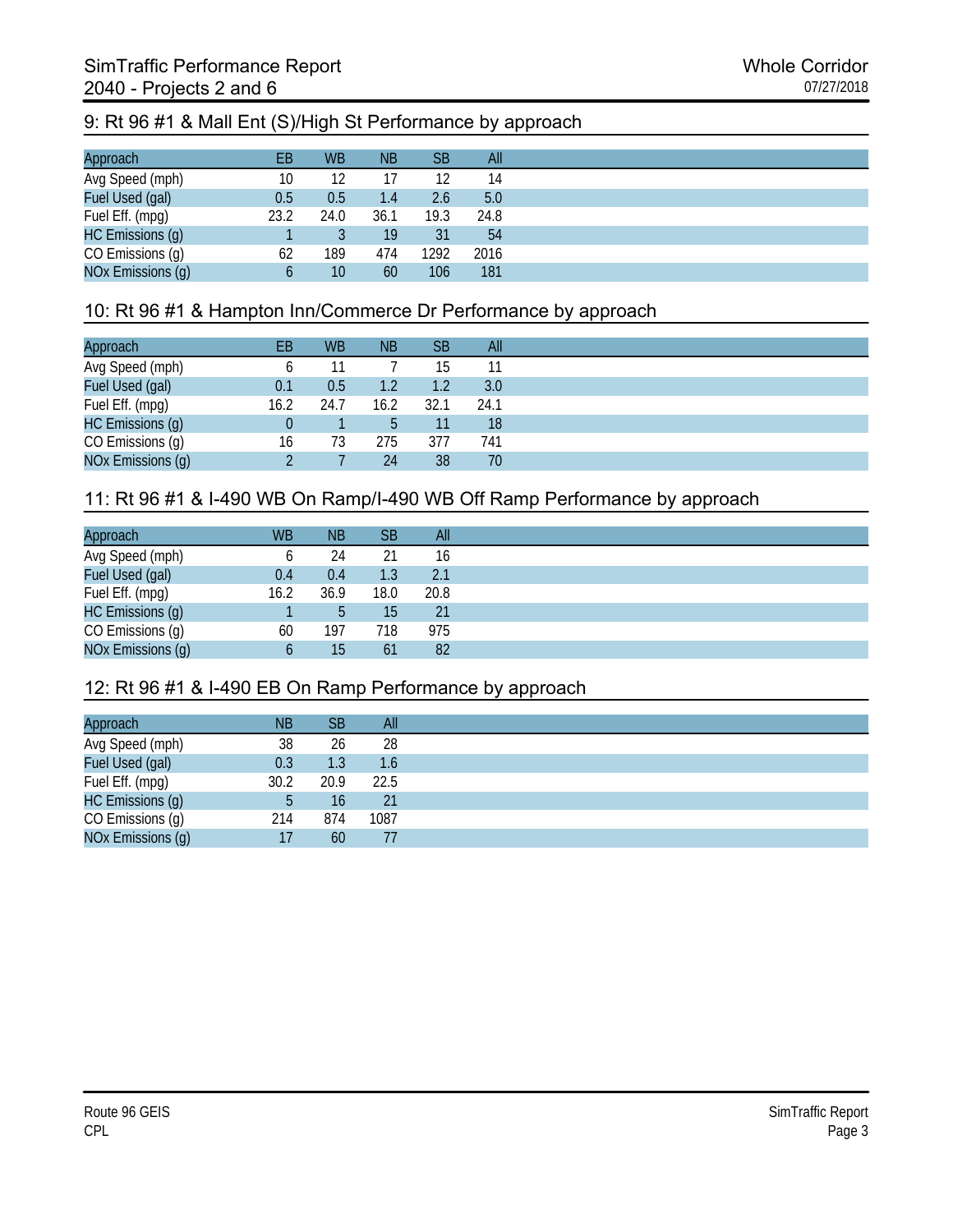# 13: Rt 96 #1 & I-490 EB Off Ramp Performance by approach

| Approach          | <b>NB</b> | SB   | SE   | All  |
|-------------------|-----------|------|------|------|
| Avg Speed (mph)   | 46        | 42   | 33   | 39   |
| Fuel Used (gal)   | 0.5       | 0.4  | 0.7  | 1.6  |
| Fuel Eff. (mpg)   | 35.8      | 22.9 | 35.1 | 32.0 |
| HC Emissions (g)  | 19        |      |      | 29   |
| CO Emissions (g)  | 494       | 365  | 193  | 1053 |
| NOx Emissions (g) | 57        | 21   | 21   | 99   |

#### 14: Rt 96 #1 & I-490 WB On Ramp Performance by approach

| Approach          | <b>NB</b> | <b>SB</b> | All  |
|-------------------|-----------|-----------|------|
| Avg Speed (mph)   | 37        | 34        | 34   |
| Fuel Used (gal)   | 0.6       | 1.8       | 2.4  |
| Fuel Eff. (mpg)   | 21.6      | 32.3      | 29.5 |
| HC Emissions (g)  | 15        | 20        | 35   |
| CO Emissions (g)  | 612       | 1049      | 1662 |
| NOx Emissions (g) | 44        | 74        | 118  |

#### 15: Rt 96 #1 & Main Street Fishers #1/Rowley Road #1 Performance by approach

| Approach          | EB   | <b>WB</b> | <b>NB</b> | SВ   | All  |
|-------------------|------|-----------|-----------|------|------|
| Avg Speed (mph)   |      |           |           | 13   | 10   |
| Fuel Used (gal)   | 3.2  | 0.4       | 1.5       | 3.4  | 8.5  |
| Fuel Eff. (mpg)   | 13.9 | 18.1      | 29.5      | 28.1 | 22.6 |
| HC Emissions (g)  | 15   |           | 15        | 27   | 59   |
| CO Emissions (g)  | 488  | 186       | 744       | 1067 | 2486 |
| NOx Emissions (g) | 47   | 8         | 52        | 91   | 199  |

## 16: Rt 96 #1 & Victor Mendon Road (Rt 251) #1 Performance by approach

| EB   | <b>NB</b> | SΒ   | All  |
|------|-----------|------|------|
| 24   | 20        | 34   | 31   |
| 0.7  | 0.4       | 5.5  | 6.6  |
| 35.3 | 23.5      | 33.8 | 33.3 |
| b    |           | 72   | 83   |
| 321  | 293       | 2661 | 3276 |
| 22   | 22        | 299  | 343  |
|      |           |      |      |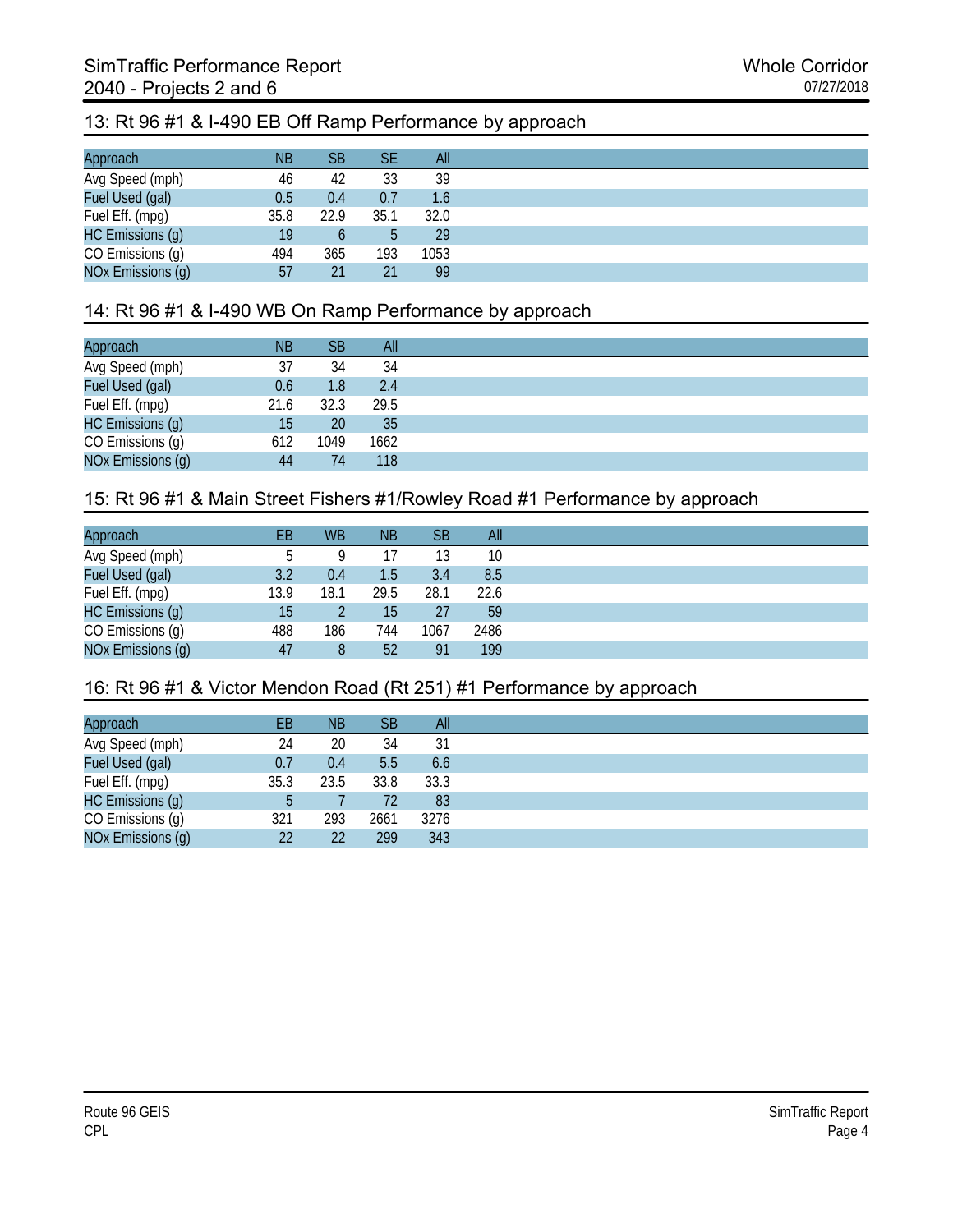# 17: Rt 96 #1 & Lane Rd #1 Performance by approach

| Approach          | <b>WB</b> | <b>NB</b> | SВ   | All  |
|-------------------|-----------|-----------|------|------|
| Avg Speed (mph)   | 29        | 40        | 11   | 20   |
| Fuel Used (gal)   | 0.2       | 0.5       | 1.0  | 1.7  |
| Fuel Eff. (mpg)   | 39.1      | 34.1      | 13.1 | 22.1 |
| HC Emissions (g)  |           |           |      | 21   |
| CO Emissions (g)  | 51        | 367       | 623  | 1041 |
| NOx Emissions (g) | b         | 28        | 40   | 74   |

### 18: Rt 96 #1 & High Street #1 Performance by approach

| Approach          | EВ   | <b>WB</b> | <b>SB</b> | All  |
|-------------------|------|-----------|-----------|------|
| Avg Speed (mph)   | 24   | 20        |           | 22   |
| Fuel Used (gal)   | 3.3  | 0.6       | 0.3       | 4.2  |
| Fuel Eff. (mpg)   | 35.1 | 27.4      | 19.0      | 32.9 |
| HC Emissions (g)  | 27   | 5         |           | 33   |
| CO Emissions (g)  | 420  | 128       | 47        | 595  |
| NOx Emissions (g) | 69   | 21        |           | 94   |

#### 19: School St #1 & Rt 96 #1 Performance by approach

| Approach          | EB/  | <b>WB</b> | <b>NB</b> | All  |
|-------------------|------|-----------|-----------|------|
| Avg Speed (mph)   | 16   | 19        | 14        | 16   |
| Fuel Used (gal)   | 0.8  | 0.7       | 0.4       | 1.8  |
| Fuel Eff. (mpg)   | 23.8 | 25.1      | 27.0      | 24.9 |
| HC Emissions (g)  |      | 8         |           | 16   |
| CO Emissions (g)  | 176  | 187       | 57        | 420  |
| NOx Emissions (g) | 26   | 29        | 5         | 60   |

#### 20: Maple Ave #1/Moore Ave #1 & Rt 96 #1 Performance by approach

| Approach          | ЕB   | <b>WB</b> | <b>NB</b> | <b>SB</b>      | All  |
|-------------------|------|-----------|-----------|----------------|------|
| Avg Speed (mph)   | 14   | 14        | 10        | 8              | 13   |
| Fuel Used (gal)   | 0.7  | 0.6       | 0.3       | 0.0            | 1.6  |
| Fuel Eff. (mpg)   | 22.5 | 24.1      | 21.9      | 18.8           | 22.9 |
| HC Emissions (g)  |      | 8         |           | $\overline{0}$ | 16   |
| CO Emissions (g)  | 177  | 206       | 58        |                | 448  |
| NOx Emissions (g) | 24   | 24        |           |                | 53   |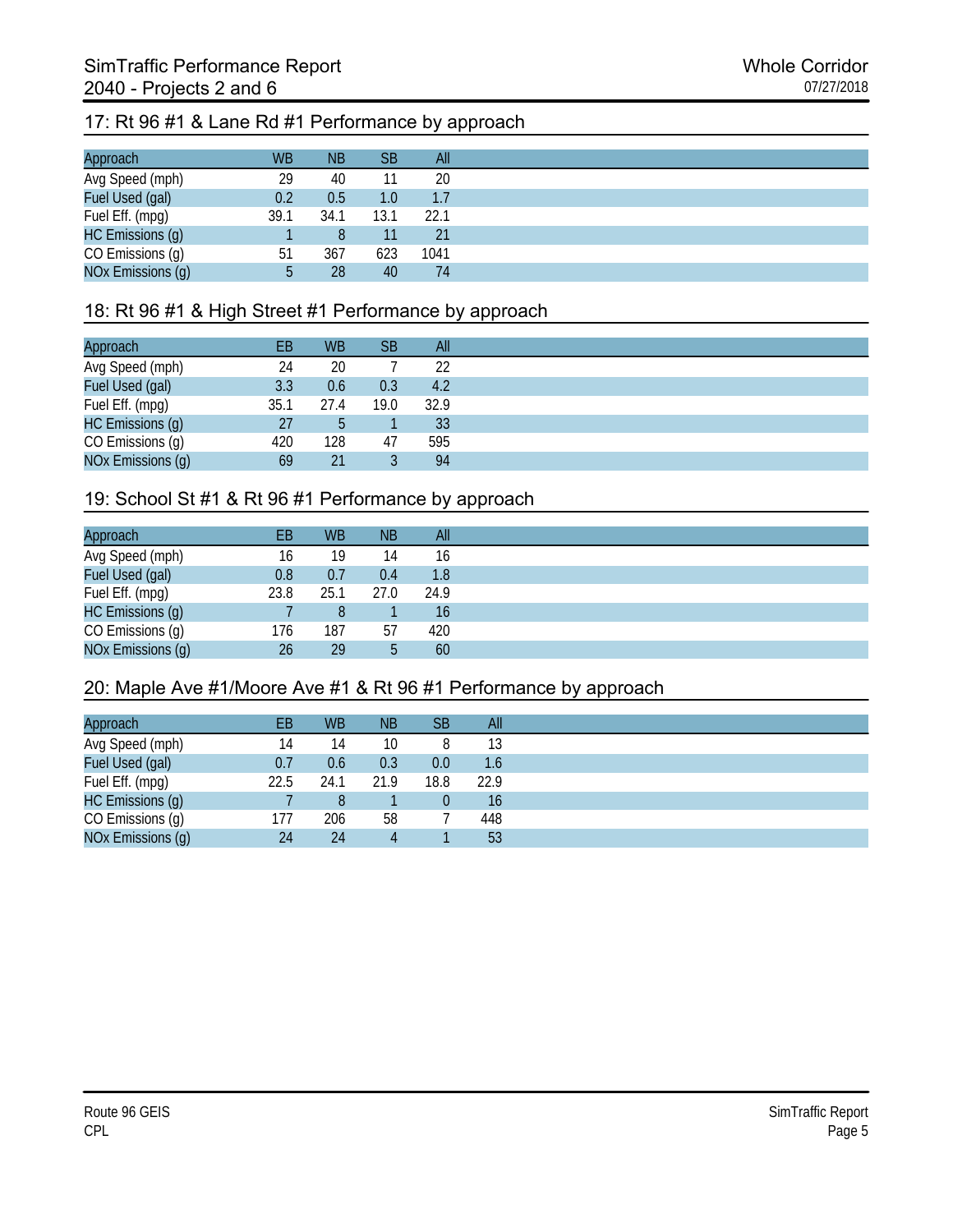#### 21: Rt 96 #1 & Church Street #1 Performance by approach

| Approach          | EВ   | <b>WB</b> | SB   | All              |
|-------------------|------|-----------|------|------------------|
| Avg Speed (mph)   | 22   | 27        | 24   | 25               |
| Fuel Used (gal)   | 0.6  | 0.8       | 0.6  | 1.9 <sup>°</sup> |
| Fuel Eff. (mpg)   | 21.9 | 36.1      | 37.6 | 32.4             |
| HC Emissions (g)  | 8    | 12        |      | 26               |
| CO Emissions (g)  | 213  | 191       | 91   | 495              |
| NOx Emissions (g) | 27   | 33        | 15   | 75               |

#### 22: Rt 96 #1 & Lynaugh Rd #1 Performance by approach

| Approach          | EВ   | <b>WB</b> | <b>SB</b> | All  |
|-------------------|------|-----------|-----------|------|
| Avg Speed (mph)   | 22   | 21        | 22        | 21   |
| Fuel Used (gal)   | 0.5  | 0.8       | 0.1       | 1.4  |
| Fuel Eff. (mpg)   | 35.8 | 36.3      | 36.9      | 36.2 |
| HC Emissions (g)  |      | 10        |           | 14   |
| CO Emissions (g)  | 70   | 172       | 12        | 254  |
| NOx Emissions (g) |      | 25        |           | 37   |

#### 23: Rt 96 #1 & McMahon Performance by approach

| Approach          | EВ   | <b>WB</b> | <b>SB</b> | All  |
|-------------------|------|-----------|-----------|------|
| Avg Speed (mph)   | 26   | 27        | 18        | 26   |
| Fuel Used (gal)   | 0.6  | 1.0       | $0.0\,$   | 1.7  |
| Fuel Eff. (mpg)   | 34.5 | 35.1      | 36.9      | 34.9 |
| HC Emissions (g)  |      | 11        |           | 15   |
| CO Emissions (g)  | 65   | 193       |           | 262  |
| NOx Emissions (g) |      | 30        |           | 41   |

#### 32: Rt 96 #1 Performance by approach

| Approach          | EВ   | ΝB   | <b>SB</b> | All  |
|-------------------|------|------|-----------|------|
| Avg Speed (mph)   |      | 15   | 30        | 17   |
| Fuel Used (gal)   | 0.0  | 4.1  | 1.4       | 5.5  |
| Fuel Eff. (mpg)   | 22.0 | 18.8 | 17.5      | 18.5 |
| HC Emissions (g)  |      | 58   | 19        | 77   |
| CO Emissions (g)  |      | 2578 | 938       | 3517 |
| NOx Emissions (g) |      | 200  | 74        | 274  |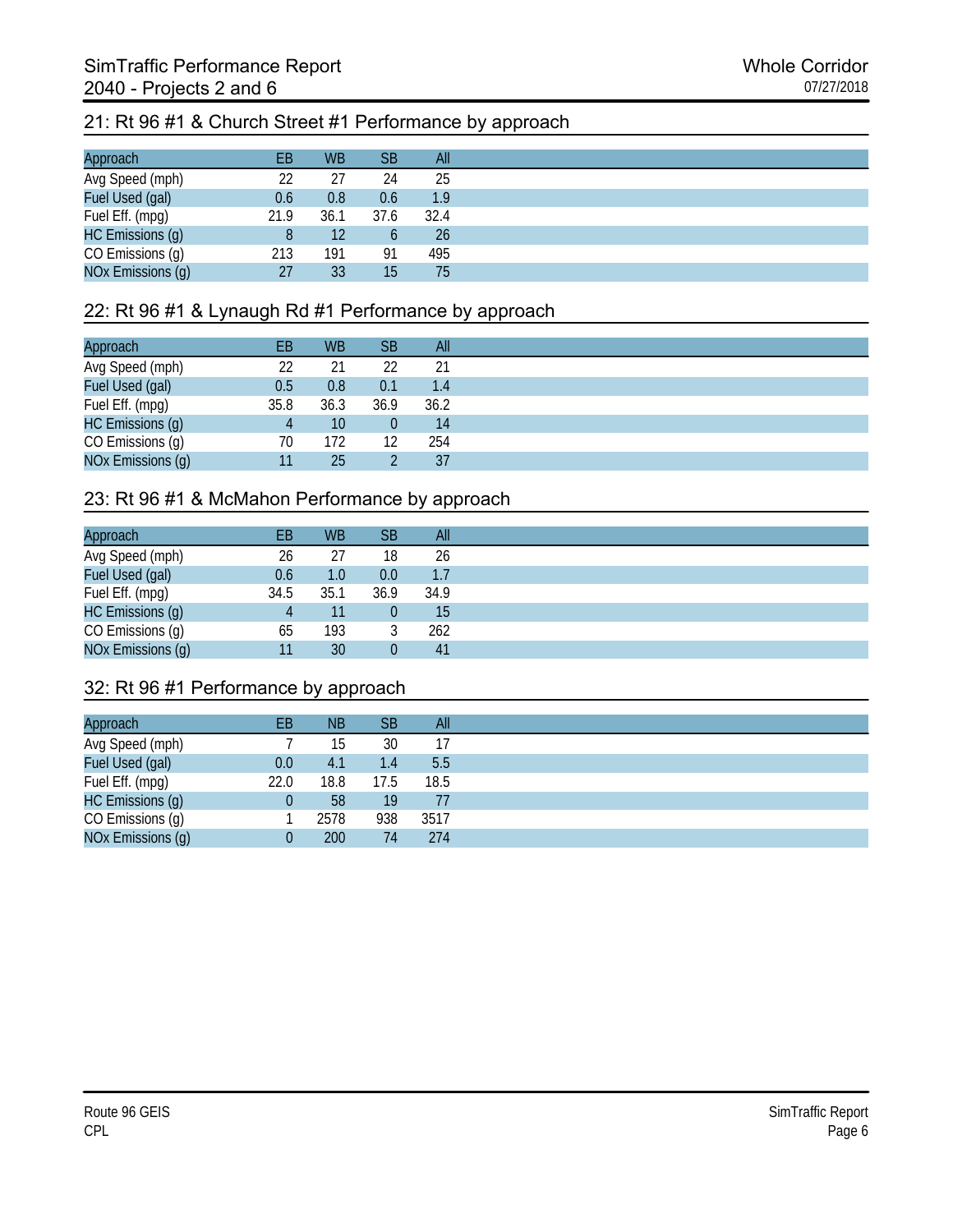#### 42: Rt 96 #1 & Omnitech Dr Performance by approach

| Approach          | EВ  | <b>NB</b> | <b>SB</b> | All  |
|-------------------|-----|-----------|-----------|------|
| Avg Speed (mph)   |     | 44        | 33        | 28   |
| Fuel Used (gal)   | 0.8 | 4.8       | 2.8       | 8.4  |
| Fuel Eff. (mpg)   | 4.6 | 30.6      | 18.0      | 24.0 |
| HC Emissions (g)  |     | 56        | 32        | 90   |
| CO Emissions (g)  | 90  | 2486      | 1993      | 4570 |
| NOx Emissions (g) |     | 263       | 131       | 400  |

# 45: Victor Egypt Rd & Lane Rd/Lynaugh Rd Performance by approach

| Approach          | EВ   | <b>WB</b> | <b>NB</b> | <b>SB</b> | All  |
|-------------------|------|-----------|-----------|-----------|------|
| Avg Speed (mph)   | 27   | 44        | 39        | 33        | 39   |
| Fuel Used (gal)   | 0.1  | 0.8       | 0.3       | 0.2       | 1.4  |
| Fuel Eff. (mpg)   | 44.4 | 30.4      | 17.3      | 35.2      | 29.1 |
| HC Emissions (g)  |      | b         |           |           | 16   |
| CO Emissions (g)  | 32   | 406       | 361       | 173       | 971  |
| NOx Emissions (g) |      | 33        | 19        | g         | 62   |

## Total Network Performance

| 21    |
|-------|
| 129.8 |
| 25.7  |
| 1604  |
| 60984 |
| 5574  |
|       |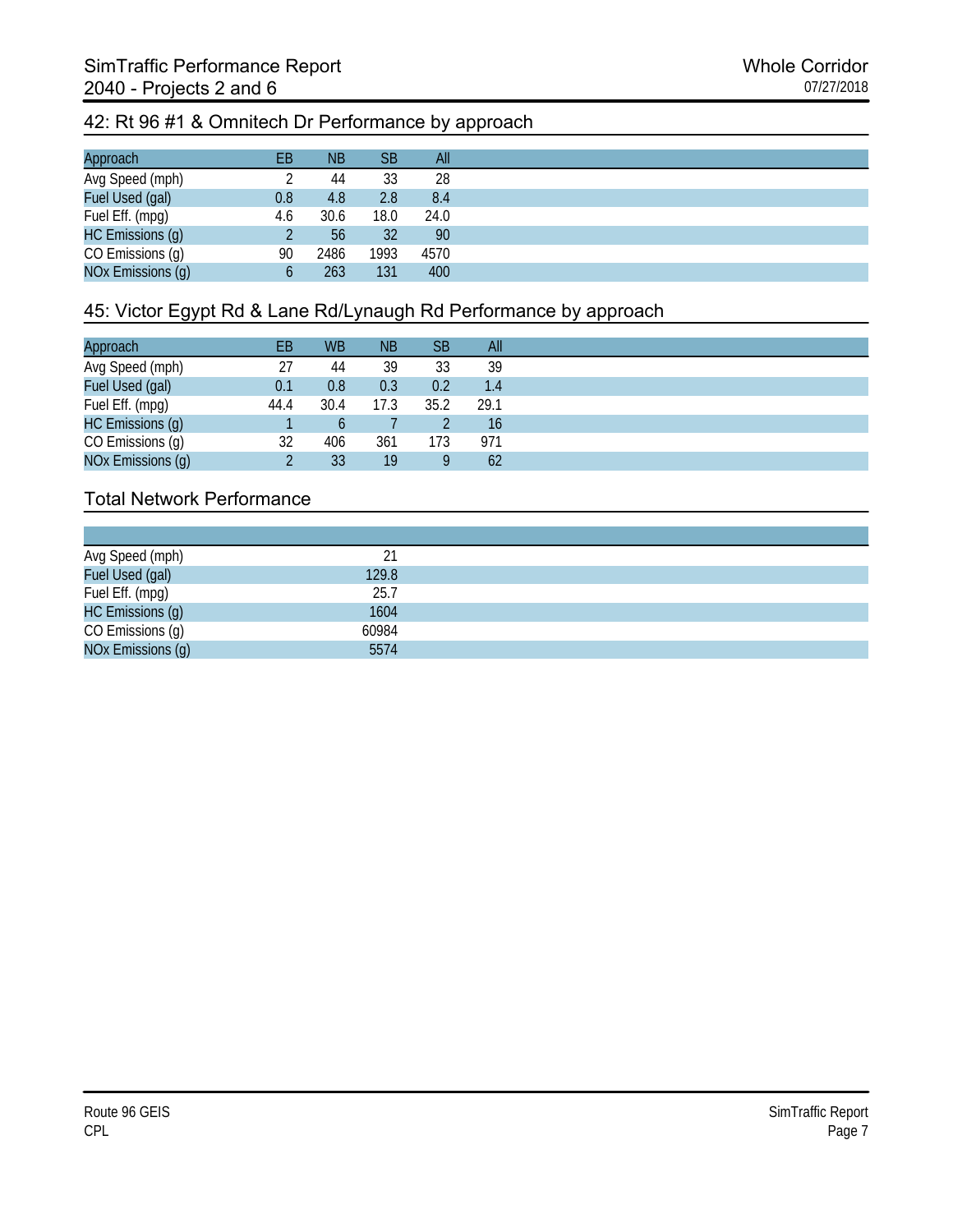#### 1: Rt 96 #1 & I-490 Exit 28 #1 Performance by approach

| Approach          | EВ   | <b>WB</b> | <b>SB</b> | All  |
|-------------------|------|-----------|-----------|------|
| Avg Speed (mph)   | 31   | 15        |           | 23   |
| Fuel Used (gal)   | 0.9  | 0.2       | 1.1       | 2.2  |
| Fuel Eff. (mpg)   | 36.1 | 30.0      | 35.7      | 35.4 |
| HC Emissions (g)  |      |           | 15        | 24   |
| CO Emissions (g)  | 311  | 69        | 540       | 921  |
| NOx Emissions (g) | 39   | 4         | 49        | 91   |

#### 2: Rt 96 #1 Performance by approach

| Approach          | ΕB   | <b>WB</b> | All  |
|-------------------|------|-----------|------|
| Avg Speed (mph)   | 27   | 22        | 23   |
| Fuel Used (gal)   | 1.5  | 2.1       | 3.6  |
| Fuel Eff. (mpg)   | 13.8 | 22.6      | 18.9 |
| HC Emissions (g)  | 28   | <b>20</b> | 48   |
| CO Emissions (g)  | 1363 | 1255      | 2619 |
| NOx Emissions (g) | 92   | 72        | 164  |

#### 3: Willowbrook Office Pk/Woodcliff Dr & Rt 96 #1 Performance by approach

| Approach          | EВ   | <b>WB</b>        | <b>NB</b> | <b>SB</b> | All  |
|-------------------|------|------------------|-----------|-----------|------|
| Avg Speed (mph)   | 27   | 18               |           | 11        | 14   |
| Fuel Used (gal)   | 1.6  | 2.0 <sub>1</sub> | 0.8       | 0.5       | 4.9  |
| Fuel Eff. (mpg)   | 32.3 | 23.6             | 7.6       | 24.9      | 23.9 |
| HC Emissions (g)  | 27   | 20               | b         |           | 54   |
| CO Emissions (g)  | 877  | 990              | 139       | 74        | 2079 |
| NOx Emissions (g) | 94   | 78               | 12        |           | 191  |

## 4: Rt 96 #1 & Rte 250 #1 Performance by approach

| Approach          | EВ   | <b>WB</b> | <b>SB</b> | All  |
|-------------------|------|-----------|-----------|------|
| Avg Speed (mph)   | 30   | 19        | 14        | 23   |
| Fuel Used (gal)   | 3.3  | 2.2       | 0.6       | 6.2  |
| Fuel Eff. (mpg)   | 29.9 | 25.4      | 27.0      | 28.0 |
| HC Emissions (g)  | 53   | 29        |           | 90   |
| CO Emissions (g)  | 1930 | 1316      | 343       | 3589 |
| NOx Emissions (g) | 189  | 99        | 27        | 314  |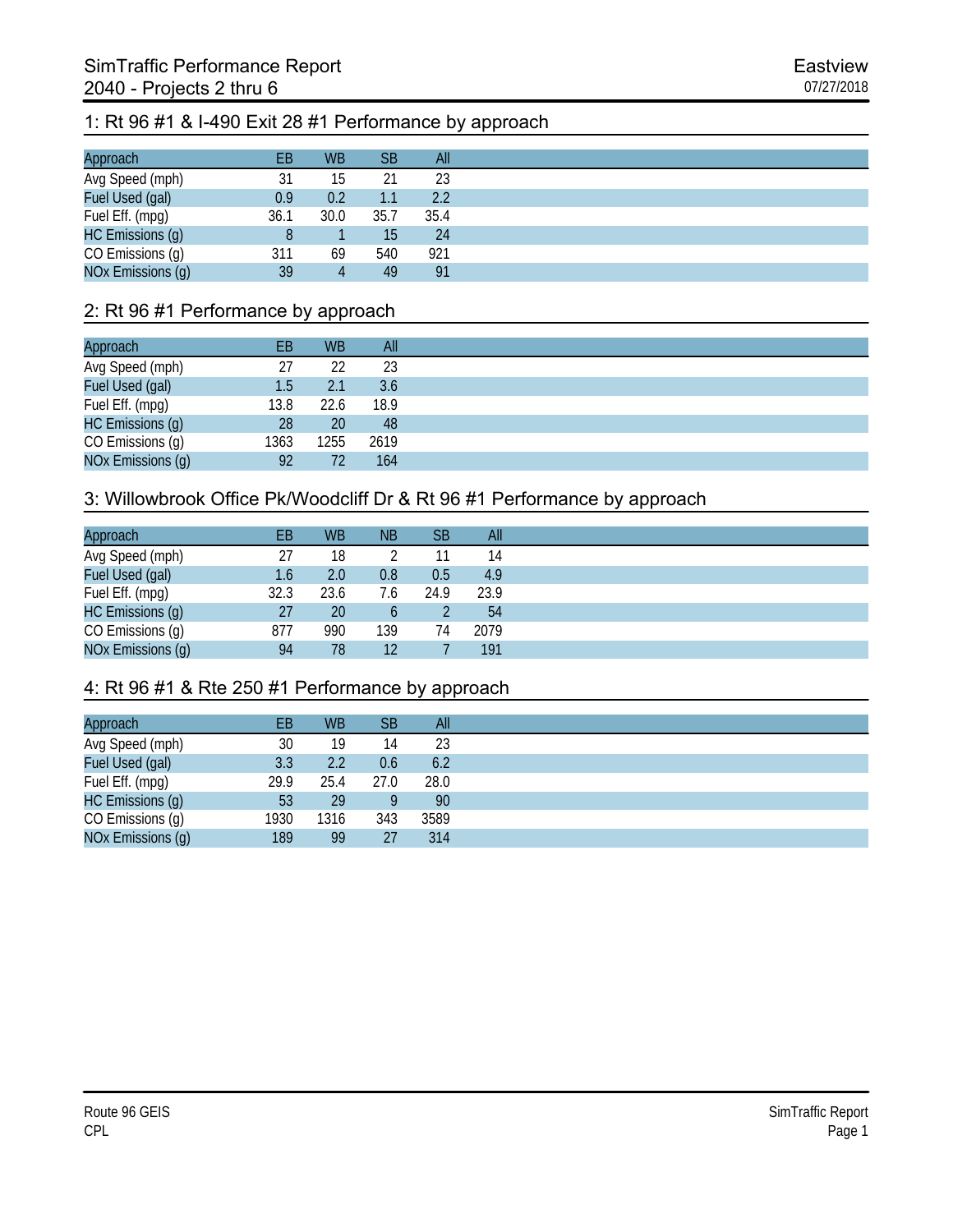#### 5: Commons Blvd & Rt 96 #1 Performance by approach

| Approach          | EВ   | <b>WB</b> | <b>NB</b> | All  |
|-------------------|------|-----------|-----------|------|
| Avg Speed (mph)   | 28   | 29        |           | 20   |
| Fuel Used (gal)   | 3.4  | 2.2       | 0.8       | 6.4  |
| Fuel Eff. (mpg)   | 25.0 | 21.4      | 11.1      | 22.0 |
| HC Emissions (g)  | 63   | 39        |           | 103  |
| CO Emissions (g)  | 2407 | 1661      | 101       | 4170 |
| NOx Emissions (g) | 207  | 130       |           | 346  |

## 6: Rt 96 #1 & Mall Ent (N)/Turk Hill Road #1 Performance by approach

| Approach          | EВ   | <b>WB</b> | <b>NB</b> | SB   | All  |
|-------------------|------|-----------|-----------|------|------|
| Avg Speed (mph)   |      |           | 18        | 27   | 18   |
| Fuel Used (gal)   | 0.3  | 0.8       | 1.9       | 2.9  | 5.8  |
| Fuel Eff. (mpg)   | 18.7 | 14.5      | 24.1      | 26.3 | 23.6 |
| HC Emissions (g)  |      | b         | 20        | 45   | 74   |
| CO Emissions (g)  | 107  | 273       | 1005      | 1837 | 3222 |
| NOx Emissions (g) |      | 23        |           | 155  | 258  |

#### 7: Cobblestone Drive/Square Drive & Turk Hill Road #1 Performance by approach

| Approach          | EB   | <b>WB</b> | <b>NB</b> | SB   | All  |
|-------------------|------|-----------|-----------|------|------|
| Avg Speed (mph)   | 12   | 16        | 10        | Q    | 12   |
| Fuel Used (gal)   | 0.6  | 0.4       | 0.2       | 0.2  | 1.4  |
| Fuel Eff. (mpg)   | 17.0 | 27.4      | 23.4      | 21.2 | 21.1 |
| HC Emissions (g)  | b    |           |           |      | 15   |
| CO Emissions (g)  | 264  | 198       | 34        | 53   | 548  |
| NOx Emissions (g) | 24   | 18        |           | b    | 51   |

#### 8: Rt 96 #1 & Mall Ent (C)/Cobblestone Ct Performance by approach

| Approach          | ЕB   | <b>WB</b> | <b>NB</b> | <b>SB</b> | All  |
|-------------------|------|-----------|-----------|-----------|------|
| Avg Speed (mph)   |      | 4         | 20        | 23        | 19   |
| Fuel Used (gal)   | 0.1  | 0.2       | 1.7       | 2.7       | 4.8  |
| Fuel Eff. (mpg)   | 22.0 | 13.1      | 19.7      | 25.1      | 22.4 |
| HC Emissions (g)  |      |           | 19        | 33        | 53   |
| CO Emissions (g)  | 20   | 34        | 1061      | 1481      | 2597 |
| NOx Emissions (g) |      | 4         | 72        | 118       | 196  |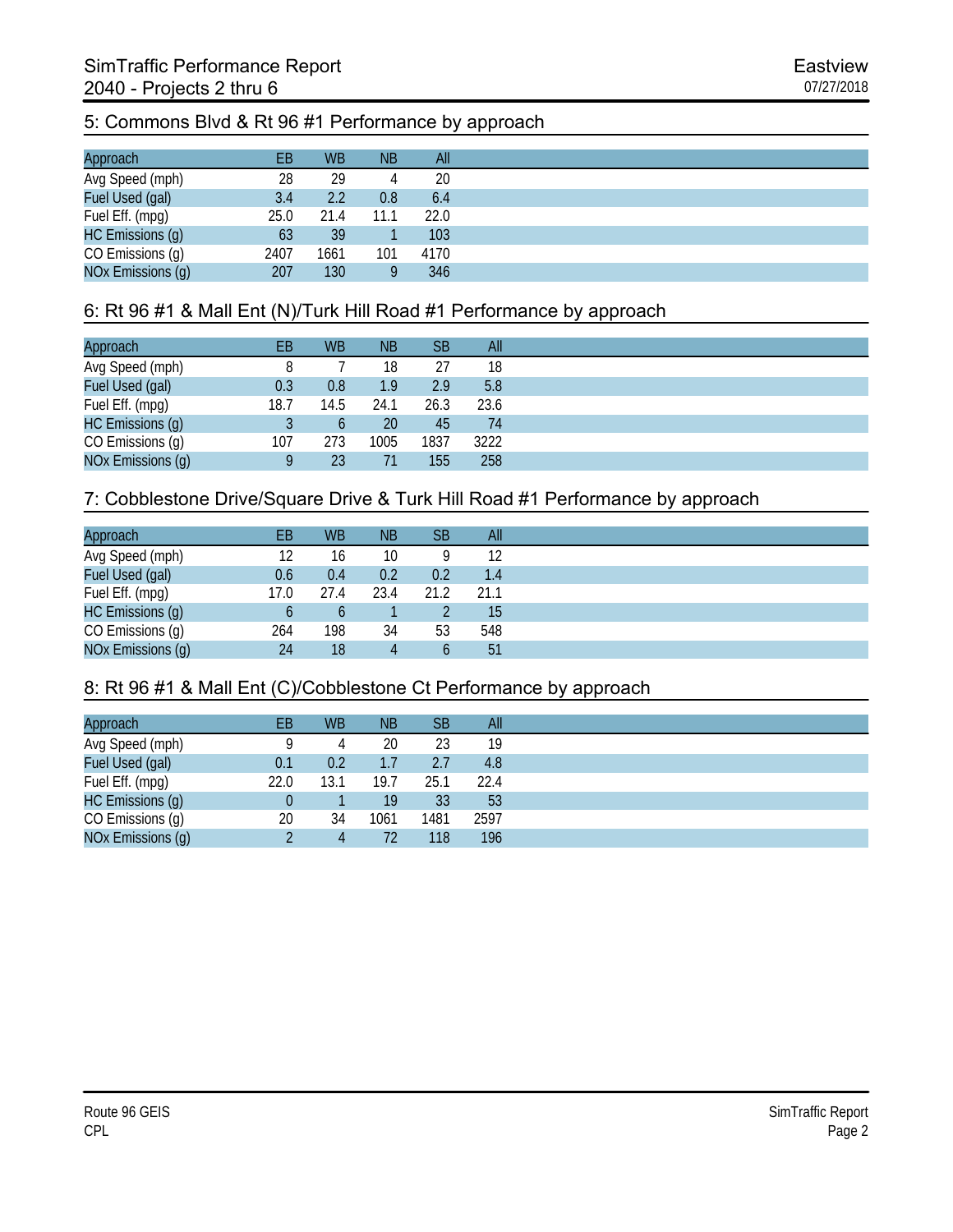## 9: Rt 96 #1 & Mall Ent (S)/High St Performance by approach

| Approach          | EВ   | <b>WB</b> | <b>NB</b> | <b>SB</b> | All  |
|-------------------|------|-----------|-----------|-----------|------|
| Avg Speed (mph)   | 12   |           | 19        |           | 13   |
| Fuel Used (gal)   | 0.5  | 0.6       | 1.4       | 2.9       | 5.4  |
| Fuel Eff. (mpg)   | 24.5 | 19.7      | 36.6      | 19.0      | 24.1 |
| HC Emissions (g)  |      | b         |           | 32        | 49   |
| CO Emissions (g)  | 95   | 278       | 342       | 1371      | 2087 |
| NOx Emissions (g) | 11   | 18        | 34        | 111       | 174  |

### 10: Rt 96 #1 & Hampton Inn/Commerce Dr Performance by approach

| Approach          | EВ   | <b>WB</b> | <b>NB</b> | <b>SB</b>         | All  |
|-------------------|------|-----------|-----------|-------------------|------|
| Avg Speed (mph)   |      |           |           | 13                |      |
| Fuel Used (gal)   | 0.1  | 0.5       |           | 1.5               | 3.3  |
| Fuel Eff. (mpg)   | 18.8 | 23.9      | 18.2      | 30.3              | 24.7 |
| HC Emissions (g)  |      | b         |           | $12 \overline{ }$ | 22   |
| CO Emissions (g)  | 18   | 129       | 305       | 381               | 833  |
| NOx Emissions (g) |      | 14        | 26        | 38                | 79   |

## 11: Rt 96 #1 & I-490 WB On Ramp/I-490 WB Off Ramp Performance by approach

| Approach          | <b>WB</b> | <b>NB</b> | <b>SB</b> | All  |
|-------------------|-----------|-----------|-----------|------|
| Avg Speed (mph)   |           | 21        | 21        | 15   |
| Fuel Used (gal)   | 0.4       | 0.4       | 1.7       | 2.6  |
| Fuel Eff. (mpg)   | 16.3      | 33.2      | 17.1      | 19.7 |
| HC Emissions (g)  |           |           | 16        | 21   |
| CO Emissions (g)  | 79        | 203       | 857       | 1139 |
| NOx Emissions (g) |           | 11        | 72        | 92   |

#### 12: Rt 96 #1 & I-490 EB On Ramp Performance by approach

|      | <b>SB</b> | All  |
|------|-----------|------|
| 36   | 23        | 25   |
| 0.3  | 1.6       | 1.9  |
| 29.7 | 20.6      | 22.1 |
|      | 17        | 20   |
| 230  | 1027      | 1257 |
| 12   | 65        |      |
|      | <b>NB</b> |      |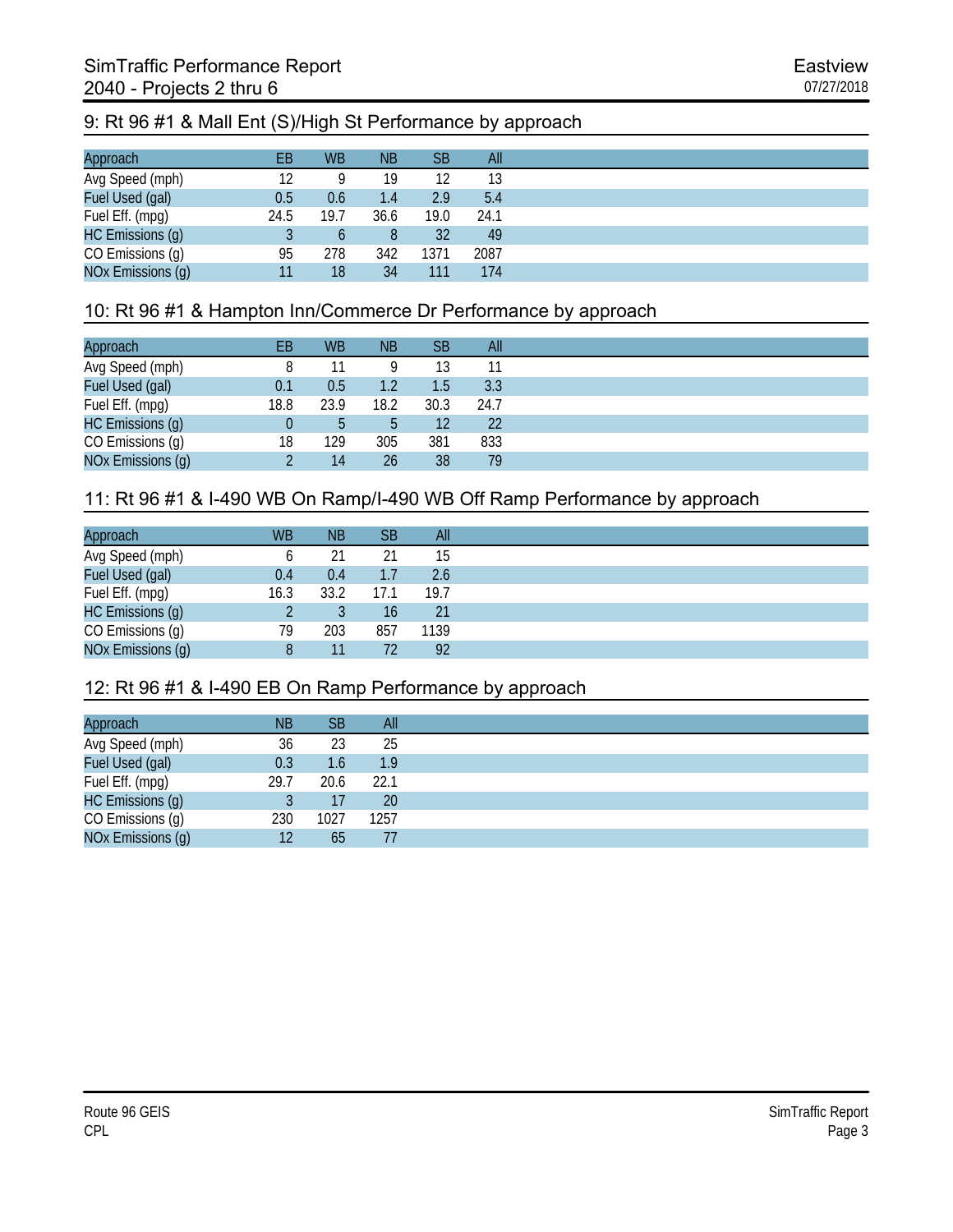## 13: Rt 96 #1 & I-490 EB Off Ramp Performance by approach

| Approach          | <b>NB</b> | SB   | SE   | All  |
|-------------------|-----------|------|------|------|
| Avg Speed (mph)   | 45        | 39   | 21   | 30   |
| Fuel Used (gal)   | 0.6       | 0.5  | 0.8  | 1.9  |
| Fuel Eff. (mpg)   | 39.2      | 24.5 | 30.7 | 31.8 |
| HC Emissions (g)  |           | 4    |      | 16   |
| CO Emissions (g)  | 291       | 322  | 171  | 784  |
| NOx Emissions (g) | 29        | 18   | 20   | 67   |

# 14: Rt 96 #1 & I-490 WB On Ramp Performance by approach

| Approach          | <b>NB</b> | <b>SB</b> | All  |
|-------------------|-----------|-----------|------|
| Avg Speed (mph)   | 38        | 30        | 31   |
| Fuel Used (gal)   | 0.7       | 2.1       | 2.7  |
| Fuel Eff. (mpg)   | 25.3      | 29.4      | 28.4 |
| HC Emissions (g)  | 10        | 17        | 27   |
| CO Emissions (g)  | 538       | 1095      | 1633 |
| NOx Emissions (g) | 34        | 73        | 107  |

| Avg Speed (mph)   | 19    |
|-------------------|-------|
| Fuel Used (gal)   | 58.6  |
| Fuel Eff. (mpg)   | 24.0  |
| HC Emissions (g)  | 692   |
| CO Emissions (g)  | 31059 |
| NOx Emissions (g) | 2494  |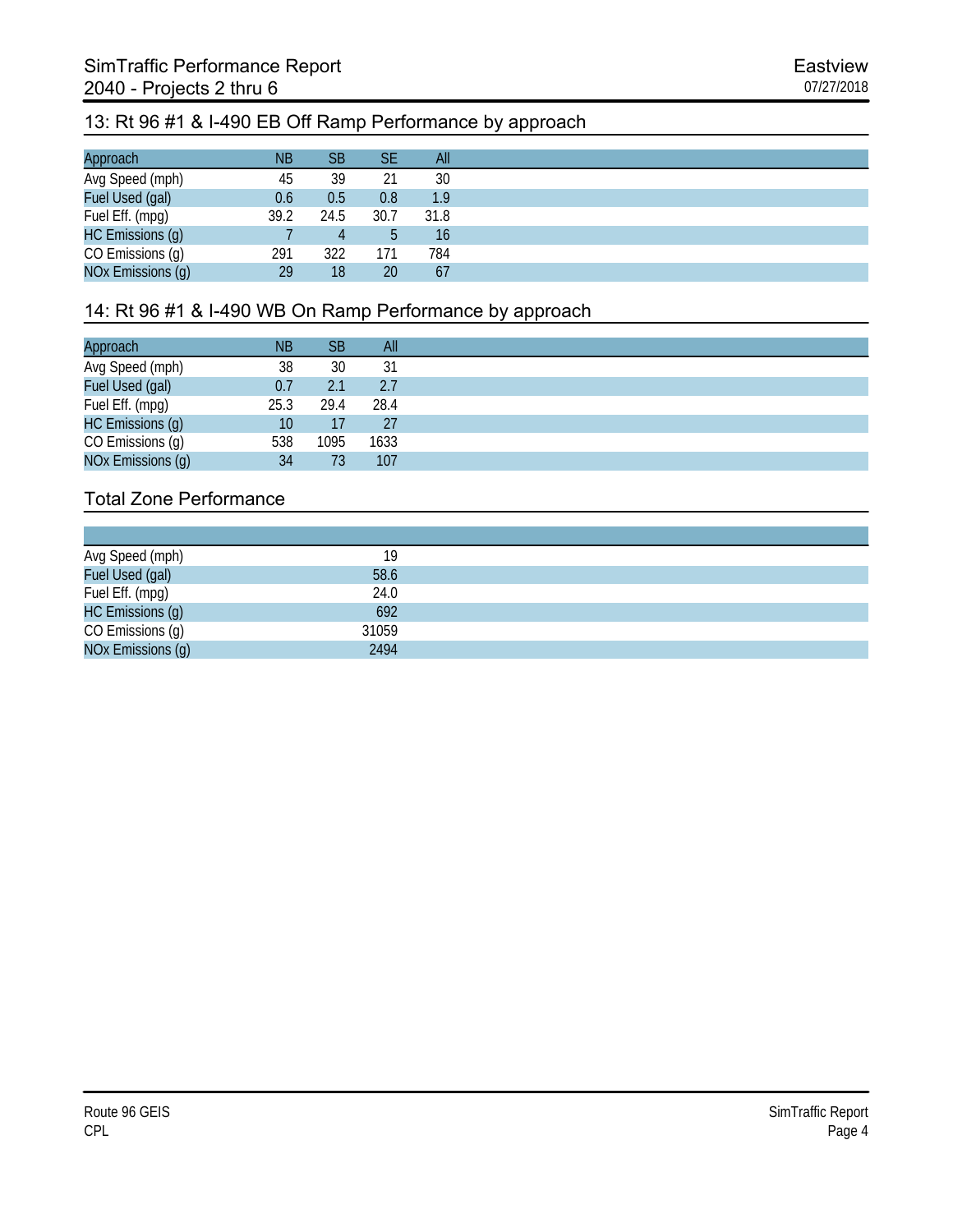#### 15: Rt 96 #1 & Main Street Fishers #1/Rowley Road #1 Performance by approach

| Approach          | EВ   | <b>WB</b> | <b>NB</b> | <b>SB</b> | All  |
|-------------------|------|-----------|-----------|-----------|------|
| Avg Speed (mph)   |      |           | 14        | 15        |      |
| Fuel Used (gal)   | 2.0  | 0.7       | 2.0       | 3.5       | 8.2  |
| Fuel Eff. (mpg)   | 21.7 | 10.6      | 22.0      | 30.0      | 24.3 |
| HC Emissions (g)  |      |           | 13        | 22        | 44   |
| CO Emissions (g)  | 371  | 167       | 948       | 1076      | 2562 |
| NOx Emissions (g) | 29   | 8         | 52        | 85        | 174  |

#### 32: Rt 96 #1 Performance by approach

| Approach          | EВ  | ΝB   | <b>SB</b> | All  |
|-------------------|-----|------|-----------|------|
| Avg Speed (mph)   |     | 26   | 29        | 26   |
| Fuel Used (gal)   | 0.0 | 4.2  | 1.7       | 5.9  |
| Fuel Eff. (mpg)   | 4.1 | 21.1 | 15.4      | 19.4 |
| HC Emissions (g)  |     | 39   | 18        | 56   |
| CO Emissions (g)  |     | 2346 | 1111      | 3459 |
| NOx Emissions (g) |     | 168  | 74        | 242  |

| Avg Speed (mph)<br>Fuel Used (gal) | 14   |
|------------------------------------|------|
|                                    | 14.1 |
| Fuel Eff. (mpg)                    | 22.3 |
| HC Emissions (g)                   | 100  |
| CO Emissions (g)                   | 6021 |
| NOx Emissions (q)                  | 416  |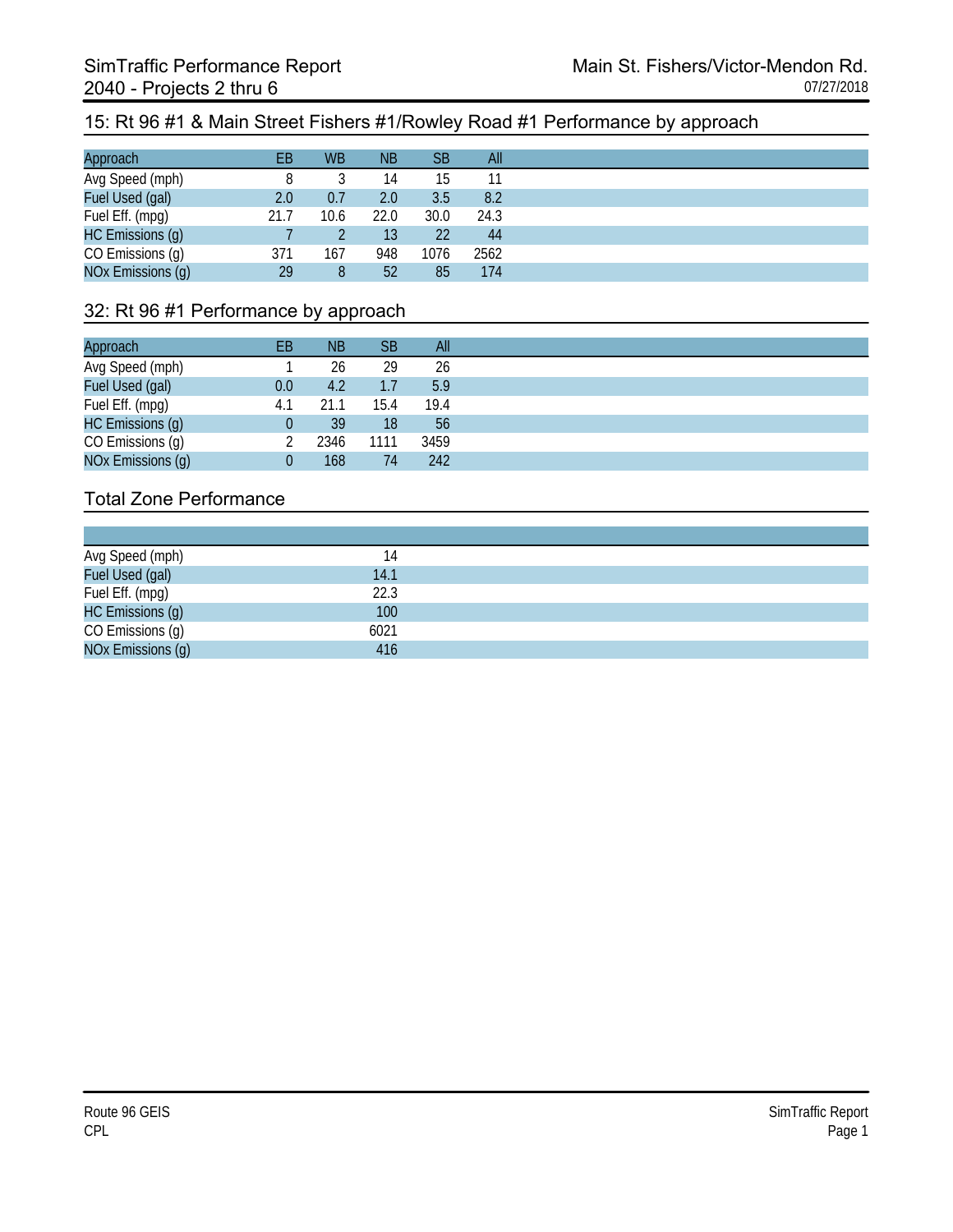### 16: Rt 96 #1 & Victor Mendon Road (Rt 251) #1/Lane Road Performance by approach

| Approach          | EB   | <b>WB</b> | <b>NB</b> | <b>SB</b> | All  |
|-------------------|------|-----------|-----------|-----------|------|
| Avg Speed (mph)   | 27   | 21        | 21        | 32        | 29   |
| Fuel Used (gal)   | 0.8  | 0.2       | 0.9       | 6.9       | 8.7  |
| Fuel Eff. (mpg)   | 36.5 | 31.4      | 34.0      | 27.6      | 29.1 |
| HC Emissions (g)  |      |           |           | 74        | 93   |
| CO Emissions (g)  | 319  | 54        | 410       | 3593      | 4377 |
| NOx Emissions (g) | 30   | 5         | 38        | 313       | 385  |

### 42: Rt 96 #1 & Omnitech Dr/Willowbrook Rd Performance by approach

| Approach          | ΕB   | <b>WB</b> | <b>NB</b> | SB   | All  |
|-------------------|------|-----------|-----------|------|------|
| Avg Speed (mph)   |      | Q         | 38        | 21   | 28   |
| Fuel Used (gal)   | 0.3  | 0.1       | 5.0       | 2.5  | 7.8  |
| Fuel Eff. (mpg)   | 12.6 | 17.6      | 30.0      | 22.6 | 26.8 |
| HC Emissions (g)  |      |           | 42        | 21   | 65   |
| CO Emissions (g)  | 71   | 43        | 2286      | 1070 | 3470 |
| NOx Emissions (g) | 5    |           | 217       | 89   | 314  |

| Avg Speed (mph)   | 29   |
|-------------------|------|
| Fuel Used (gal)   | 16.5 |
| Fuel Eff. (mpg)   | 28.0 |
| HC Emissions (g)  | 158  |
| CO Emissions (g)  | 7847 |
| NOx Emissions (q) | 699  |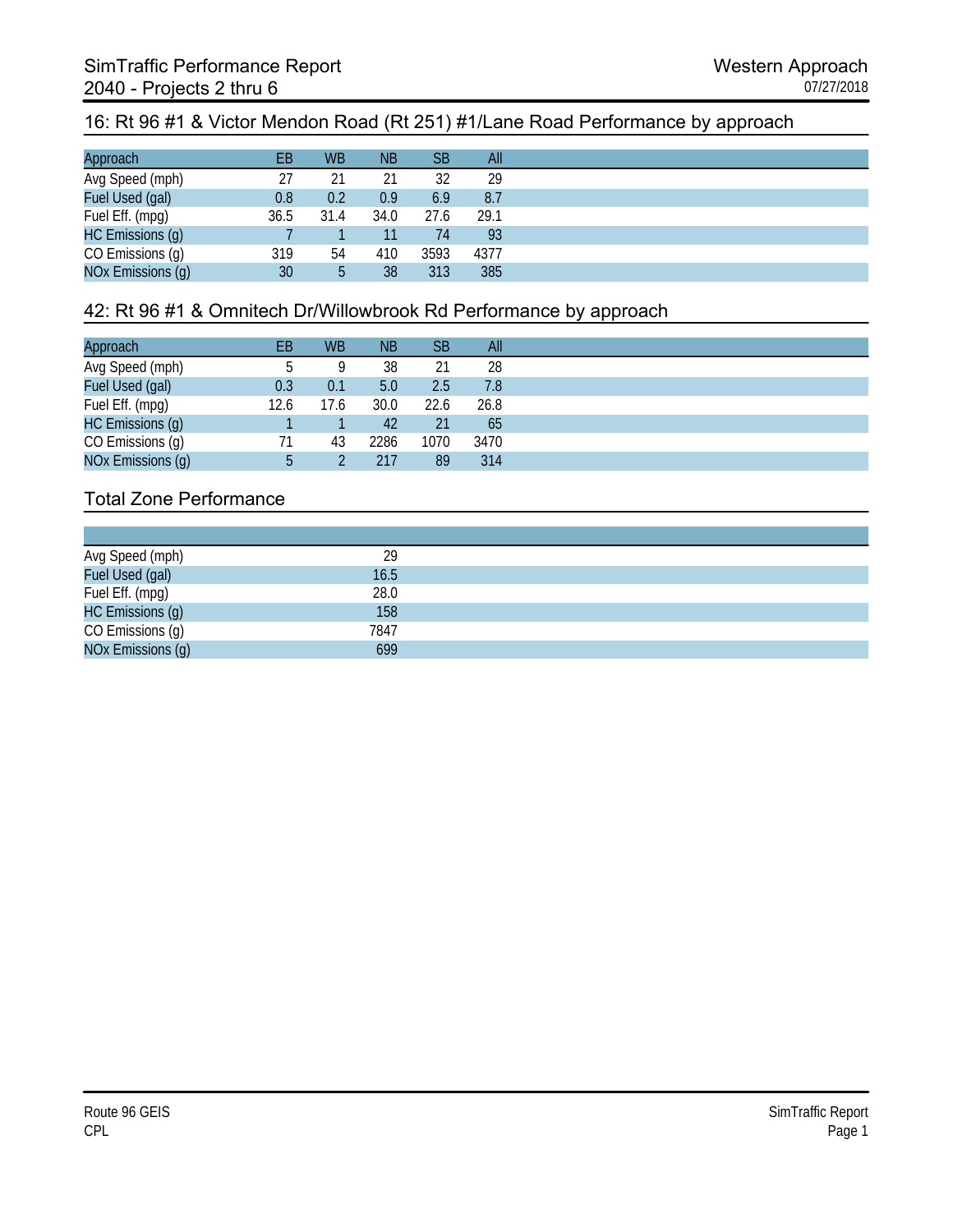#### 18: Rt 96 #1 & High Street #1 Performance by approach

| Approach          | EВ   | <b>WB</b> | SB   | All  |
|-------------------|------|-----------|------|------|
| Avg Speed (mph)   | 26   | 18        |      | 22   |
| Fuel Used (gal)   | 3.9  | 0.8       | 0.3  | 5.0  |
| Fuel Eff. (mpg)   | 34.3 | 24.9      | 19.0 | 31.8 |
| HC Emissions (g)  | 31   |           |      | 40   |
| CO Emissions (g)  | 467  | 222       | 65   | 754  |
| NOx Emissions (g) | 79   | 32        | 5    | 116  |

#### 19: School St #1 & Rt 96 #1 Performance by approach

| Approach          | ΕB   | <b>WB</b> | <b>NB</b> | All              |
|-------------------|------|-----------|-----------|------------------|
| Avg Speed (mph)   |      | 19        | 12        | 16               |
| Fuel Used (gal)   | 0.7  | 0.7       | 0.5       | 1.9 <sub>l</sub> |
| Fuel Eff. (mpg)   | 24.9 | 26.4      | 26.0      | 25.7             |
| HC Emissions (g)  |      | 10        |           | 15               |
| CO Emissions (g)  | 131  | 227       | 85        | 443              |
| NOx Emissions (g) | 15   | 33        |           | 56               |

#### 20: Maple Ave #1/Moore Ave #1 & Rt 96 #1 Performance by approach

| Approach          | ΕB   | <b>WB</b> | <b>NB</b> | <b>SB</b> | All  |
|-------------------|------|-----------|-----------|-----------|------|
| Avg Speed (mph)   | 19   | 14        |           | b         | 14   |
| Fuel Used (gal)   | 0.7  | 0.7       | 0.4       | 0.1       | 1.9  |
| Fuel Eff. (mpg)   | 23.2 | 21.8      | 21.5      | 14.1      | 22.0 |
| HC Emissions (g)  |      |           |           | 0         | 14   |
| CO Emissions (g)  | 166  | 237       | 82        | 11        | 496  |
| NOx Emissions (g) | 18   | 28        |           |           | 53   |

#### 21: Rt 96 #1 & Church Street #1 Performance by approach

| EB   | <b>WB</b> | <b>SB</b> | All  |
|------|-----------|-----------|------|
| 23   | 26        | 25        | 25   |
| 0.6  | 0.7       | 0.7       | 2.0  |
| 22.8 | 36.1      | 36.4      | 32.4 |
|      | 5         | 14        | 23   |
| 167  | 86        | 216       | 468  |
| 16   | 14        | 45        | 76   |
|      |           |           |      |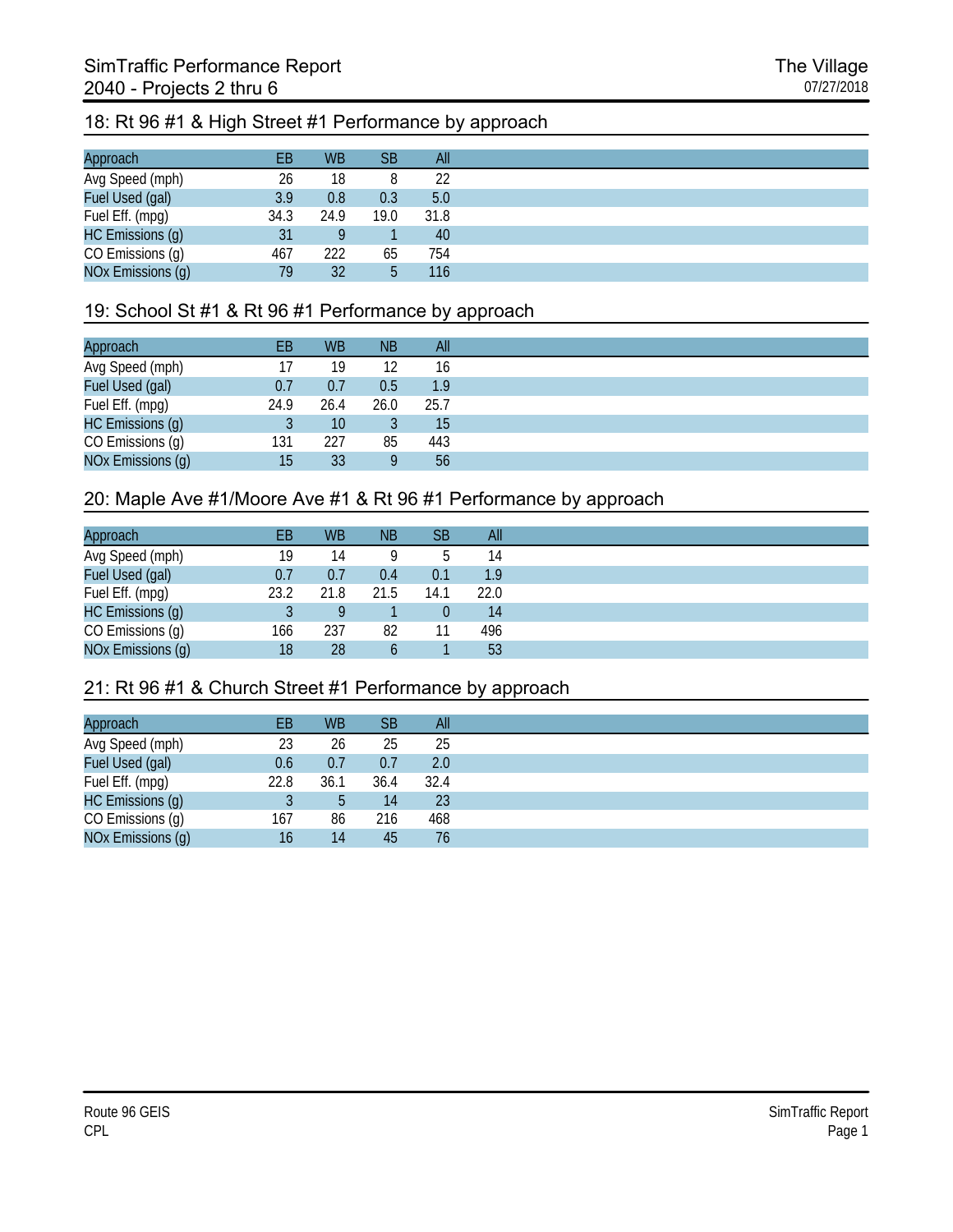|                                    | 24   |  |
|------------------------------------|------|--|
| Avg Speed (mph)<br>Fuel Used (gal) | 16.1 |  |
| Fuel Eff. (mpg)                    | 29.3 |  |
| HC Emissions (g)                   | 182  |  |
| CO Emissions (g)                   | 5231 |  |
| NOx Emissions (g)                  | 649  |  |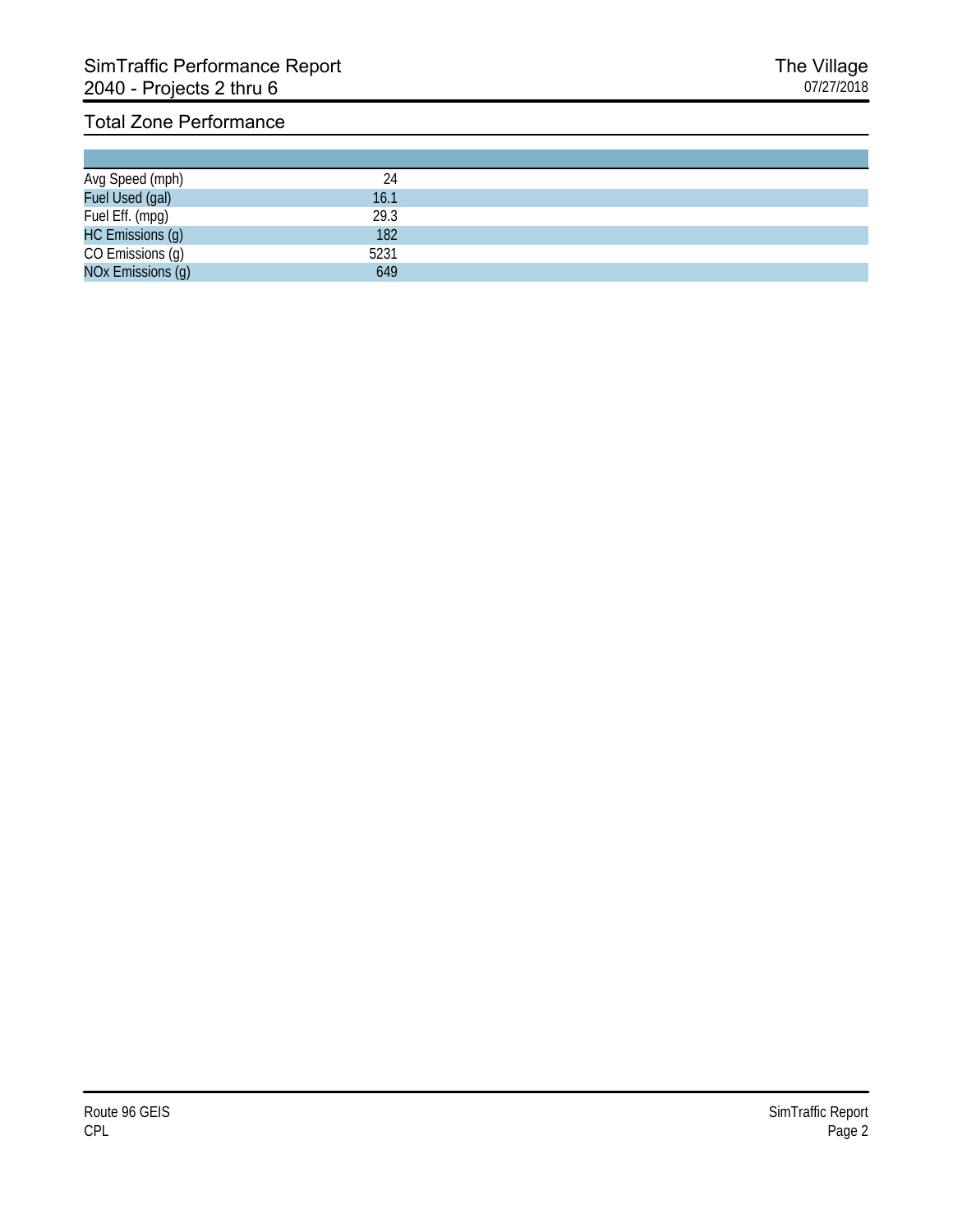#### 22: Rt 96 #1 & Lynaugh Rd #1 Performance by approach

| Approach          | EВ   | <b>WB</b> | <b>SB</b> | All  |
|-------------------|------|-----------|-----------|------|
| Avg Speed (mph)   | 22   | 22        | 22        | 22   |
| Fuel Used (gal)   | 0.4  | 0.8       | 0.1       | 1.3  |
| Fuel Eff. (mpg)   | 36.6 | 34.9      | 37.0      | 35.6 |
| HC Emissions (g)  |      | 8         |           | 12   |
| CO Emissions (g)  | 39   | 154       | 29        | 222  |
| NOx Emissions (g) | b    | 24        | ხ         | 35   |

#### 23: Rt 96 #1 & McMahon Performance by approach

| Approach          | EB   | <b>WB</b> | <b>SB</b> | All  |
|-------------------|------|-----------|-----------|------|
| Avg Speed (mph)   | 26   | 28        | 24        | 27   |
| Fuel Used (gal)   | 0.5  | 0.9       | 0.0       | 1.4  |
| Fuel Eff. (mpg)   | 35.4 | 34.5      | 37.6      | 34.8 |
| HC Emissions (g)  |      | 8         |           | 14   |
| CO Emissions (g)  | 92   | 157       |           | 249  |
| NOx Emissions (g) | 16   | 22        |           | 37   |

#### 45: Victor Egypt Rd & Lane Rd/Lynaugh Rd Performance by approach

| Approach          | EВ   | <b>WB</b> | <b>NB</b>       | <b>SB</b> | All  |
|-------------------|------|-----------|-----------------|-----------|------|
| Avg Speed (mph)   | 28   | 43        | 39              | 32        | 39   |
| Fuel Used (gal)   | 0.0  | 0.8       | 0.3             | 0.3       | 1.4  |
| Fuel Eff. (mpg)   | 40.4 | 31.0      | 16.9            | 30.0      | 28.3 |
| HC Emissions (g)  |      | 25        |                 | 5         | 35   |
| CO Emissions (g)  | 29   | 710       | 291             | 257       | 1287 |
| NOx Emissions (g) | 4    | 79        | 10 <sup>°</sup> | 16        | 109  |

| Avg Speed (mph)   | 28   |  |
|-------------------|------|--|
| Fuel Used (gal)   | 13.2 |  |
| Fuel Eff. (mpg)   | 31.8 |  |
| HC Emissions (g)  | 165  |  |
| CO Emissions (g)  | 4343 |  |
| NOx Emissions (g) | 467  |  |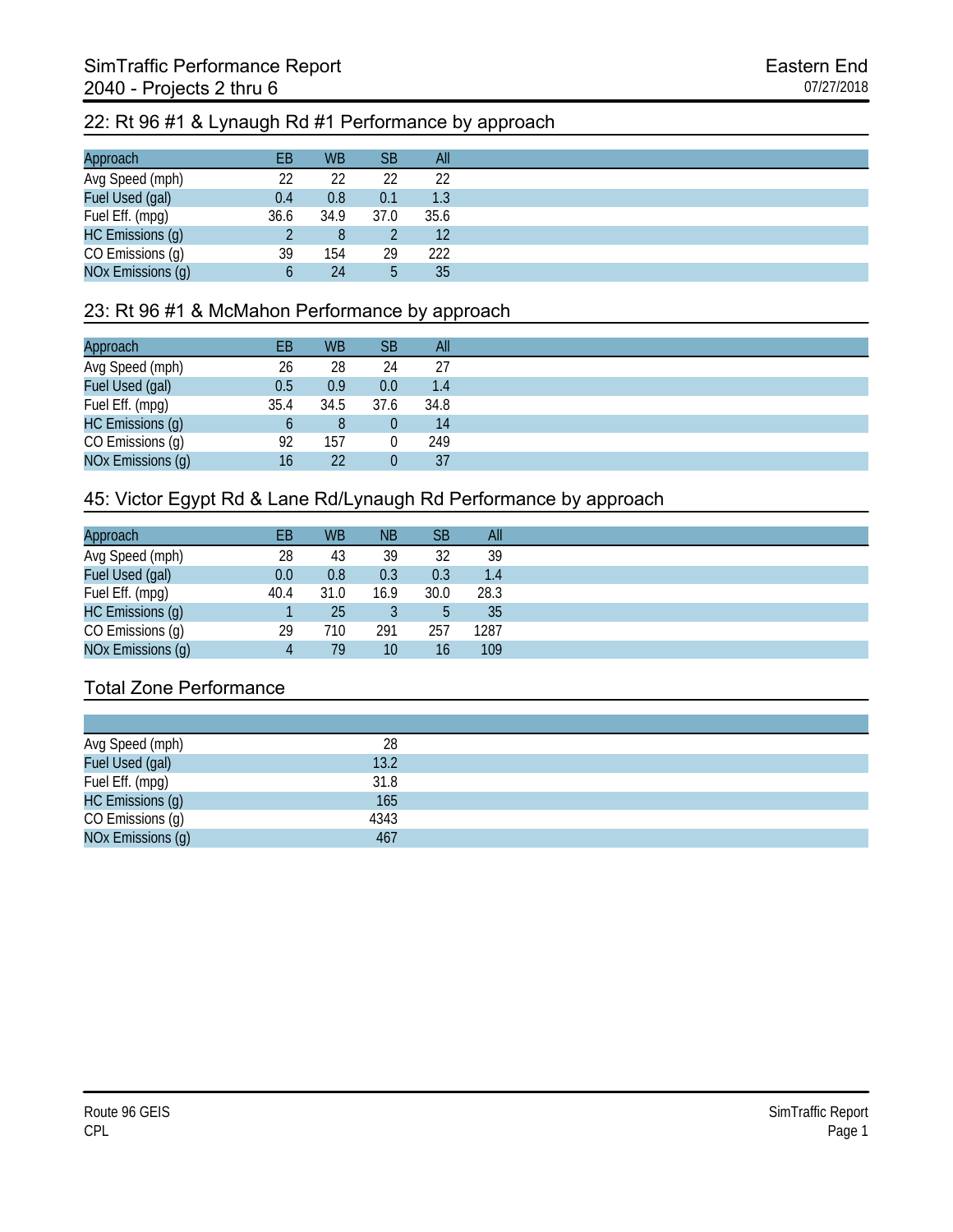# 1: Rt 96 #1 & I-490 Exit 28 #1 Performance by approach

| Approach          | EВ   | <b>WB</b> | <b>SB</b> | All  |
|-------------------|------|-----------|-----------|------|
| Avg Speed (mph)   | 31   | 15        |           | 23   |
| Fuel Used (gal)   | 0.9  | 0.2       |           | 2.2  |
| Fuel Eff. (mpg)   | 36.1 | 30.0      | 35.7      | 35.4 |
| HC Emissions (g)  |      |           | 15        | 24   |
| CO Emissions (g)  | 311  | 69        | 540       | 921  |
| NOx Emissions (g) | 39   | 4         | 49        | 91   |

### 2: Rt 96 #1 Performance by approach

| Approach          | EB   | <b>WB</b> | All  |
|-------------------|------|-----------|------|
| Avg Speed (mph)   | 27   | 22        | 23   |
| Fuel Used (gal)   | 1.5  | 2.1       | 3.6  |
| Fuel Eff. (mpg)   | 13.8 | 22.6      | 18.9 |
| HC Emissions (g)  | 28   | 20        | 48   |
| CO Emissions (g)  | 1363 | 1255      | 2619 |
| NOx Emissions (g) | 92   | 72        | 164  |

#### 3: Willowbrook Office Pk/Woodcliff Dr & Rt 96 #1 Performance by approach

| Approach          | EВ   | <b>WB</b>        | <b>NB</b> | <b>SB</b> | All  |
|-------------------|------|------------------|-----------|-----------|------|
| Avg Speed (mph)   | 27   | 18               |           | 11        | 14   |
| Fuel Used (gal)   | 1.6  | 2.0 <sub>1</sub> | 0.8       | 0.5       | 4.9  |
| Fuel Eff. (mpg)   | 32.3 | 23.6             | 7.6       | 24.9      | 23.9 |
| HC Emissions (g)  | 27   | 20               | b         |           | 54   |
| CO Emissions (g)  | 877  | 990              | 139       | 74        | 2079 |
| NOx Emissions (g) | 94   | 78               | 12        |           | 191  |

## 4: Rt 96 #1 & Rte 250 #1 Performance by approach

| Approach          | EВ   | <b>WB</b> | <b>SB</b> | All  |
|-------------------|------|-----------|-----------|------|
| Avg Speed (mph)   | 30   | 19        | 14        | 23   |
| Fuel Used (gal)   | 3.3  | 2.2       | 0.6       | 6.2  |
| Fuel Eff. (mpg)   | 29.9 | 25.4      | 27.0      | 28.0 |
| HC Emissions (g)  | 53   | 29        |           | 90   |
| CO Emissions (g)  | 1930 | 1316      | 343       | 3589 |
| NOx Emissions (g) | 189  | 99        | 27        | 314  |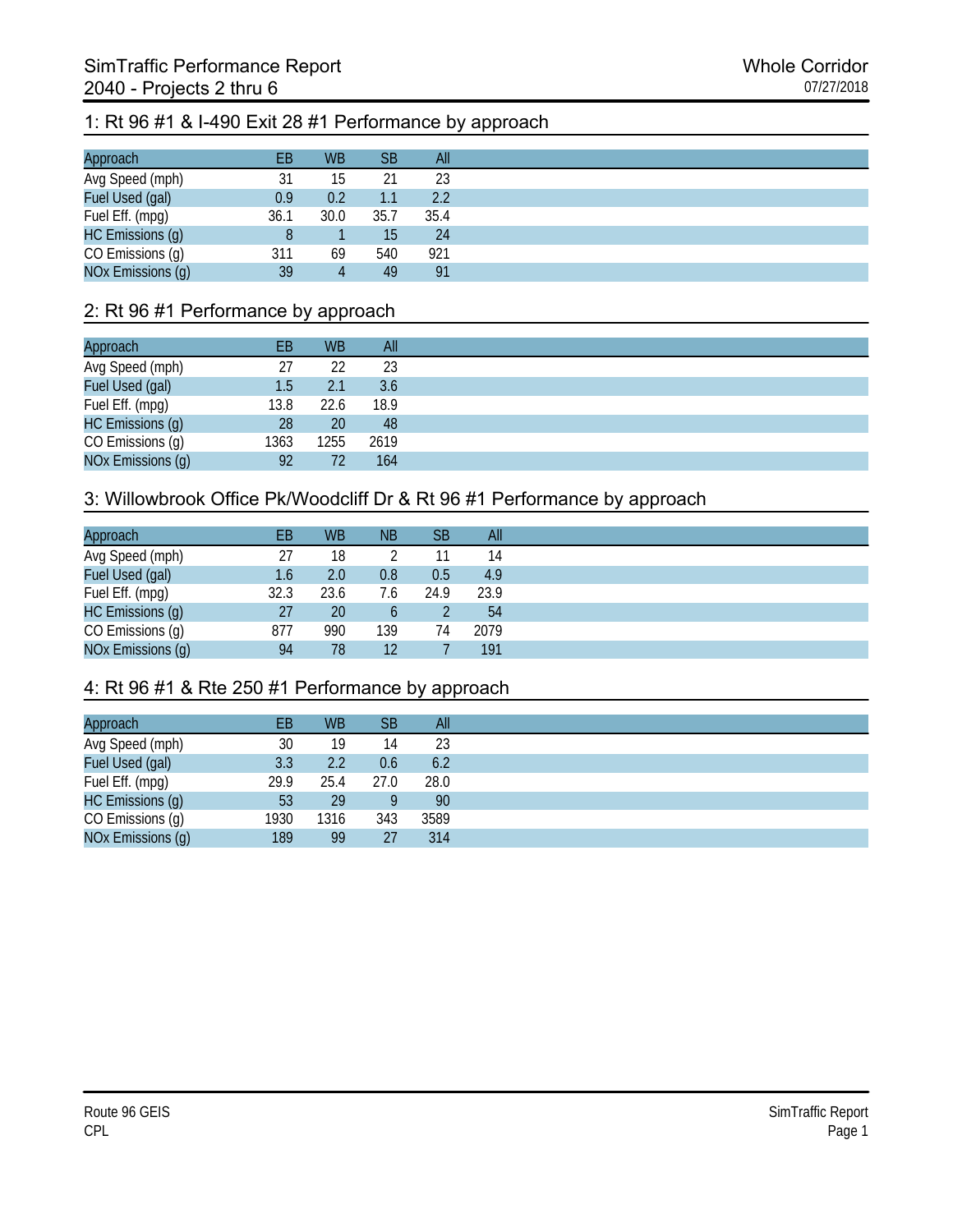# 5: Commons Blvd & Rt 96 #1 Performance by approach

| Approach          | EВ   | <b>WB</b> | <b>NB</b> | All  |
|-------------------|------|-----------|-----------|------|
| Avg Speed (mph)   | 28   | 29        | 4         | 20   |
| Fuel Used (gal)   | 3.4  | 2.2       | 0.8       | 6.4  |
| Fuel Eff. (mpg)   | 25.0 | 21.4      | 11.1      | 22.0 |
| HC Emissions (g)  | 63   | 39        |           | 103  |
| CO Emissions (g)  | 2407 | 1661      | 101       | 4170 |
| NOx Emissions (g) | 207  | 130       |           | 346  |

## 6: Rt 96 #1 & Mall Ent (N)/Turk Hill Road #1 Performance by approach

| Approach          | EВ   | <b>WB</b> | <b>NB</b> | <b>SB</b> | All  |
|-------------------|------|-----------|-----------|-----------|------|
| Avg Speed (mph)   |      |           | 18        | 27        | 18   |
| Fuel Used (gal)   | 0.3  | 0.8       | 1.9       | 2.9       | 5.8  |
| Fuel Eff. (mpg)   | 18.7 | 14.5      | 24.1      | 26.3      | 23.6 |
| HC Emissions (g)  |      | b         | 20        | 45        | 74   |
| CO Emissions (g)  | 107  | 273       | 1005      | 1837      | 3222 |
| NOx Emissions (g) |      | 23        |           | 155       | 258  |

## 7: Cobblestone Drive/Square Drive & Turk Hill Road #1 Performance by approach

| Approach          | EB   | <b>WB</b> | <b>NB</b> | SB   | All  |
|-------------------|------|-----------|-----------|------|------|
| Avg Speed (mph)   | 12   | 16        | 10        | Q    | 12   |
| Fuel Used (gal)   | 0.6  | 0.4       | 0.2       | 0.2  | 1.4  |
| Fuel Eff. (mpg)   | 17.0 | 27.4      | 23.4      | 21.2 | 21.1 |
| HC Emissions (g)  | b    |           |           |      | 15   |
| CO Emissions (g)  | 264  | 198       | 34        | 53   | 548  |
| NOx Emissions (g) | 24   | 18        |           | b    | 51   |

#### 8: Rt 96 #1 & Mall Ent (C)/Cobblestone Ct Performance by approach

| Approach          | ЕB   | <b>WB</b> | <b>NB</b> | <b>SB</b> | All  |
|-------------------|------|-----------|-----------|-----------|------|
| Avg Speed (mph)   |      | 4         | 20        | 23        | 19   |
| Fuel Used (gal)   | 0.1  | 0.2       | 1.7       | 2.7       | 4.8  |
| Fuel Eff. (mpg)   | 22.0 | 13.1      | 19.7      | 25.1      | 22.4 |
| HC Emissions (g)  |      |           | 19        | 33        | 53   |
| CO Emissions (g)  | 20   | 34        | 1061      | 1481      | 2597 |
| NOx Emissions (g) |      | 4         | 72        | 118       | 196  |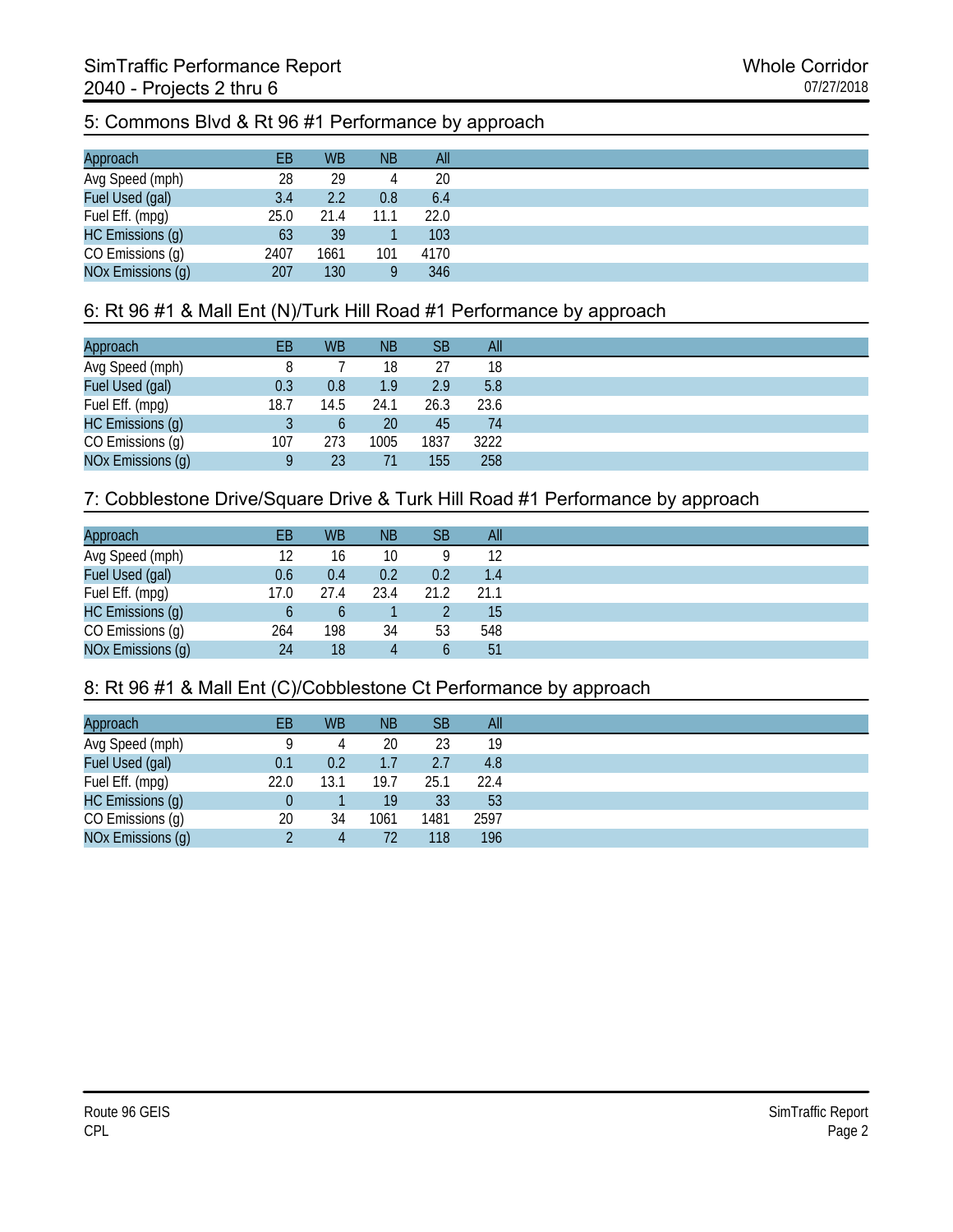## 9: Rt 96 #1 & Mall Ent (S)/High St Performance by approach

| Approach          | EВ   | <b>WB</b> | <b>NB</b> | <b>SB</b> | All  |
|-------------------|------|-----------|-----------|-----------|------|
| Avg Speed (mph)   | 12   | Q         | 19        | 12        | 13   |
| Fuel Used (gal)   | 0.5  | 0.6       | 1.4       | 2.9       | 5.4  |
| Fuel Eff. (mpg)   | 24.5 | 19.7      | 36.6      | 19.0      | 24.1 |
| HC Emissions (g)  |      | b         |           | 32        | 49   |
| CO Emissions (g)  | 95   | 278       | 342       | 1371      | 2087 |
| NOx Emissions (g) | 11   | 18        | 34        | 111       | 174  |

## 10: Rt 96 #1 & Hampton Inn/Commerce Dr Performance by approach

| Approach          | EВ   | <b>WB</b> | <b>NB</b> | <b>SB</b>         | All  |
|-------------------|------|-----------|-----------|-------------------|------|
| Avg Speed (mph)   |      |           |           | 13                |      |
| Fuel Used (gal)   | 0.1  | 0.5       | 1.2       | 1.5               | 3.3  |
| Fuel Eff. (mpg)   | 18.8 | 23.9      | 18.2      | 30.3              | 24.7 |
| HC Emissions (g)  |      | ხ         |           | $12 \overline{ }$ | 22   |
| CO Emissions (g)  | 18   | 129       | 305       | 381               | 833  |
| NOx Emissions (g) |      | 14        | 26        | 38                | 79   |

## 11: Rt 96 #1 & I-490 WB On Ramp/I-490 WB Off Ramp Performance by approach

| Approach          | <b>WB</b> | <b>NB</b> | <b>SB</b> | All  |
|-------------------|-----------|-----------|-----------|------|
| Avg Speed (mph)   |           | 21        |           | 15   |
| Fuel Used (gal)   | 0.4       | 0.4       | 1.7       | 2.6  |
| Fuel Eff. (mpg)   | 16.3      | 33.2      | 17.1      | 19.7 |
| HC Emissions (g)  |           |           | 16        | 21   |
| CO Emissions (g)  | 79        | 203       | 857       | 1139 |
| NOx Emissions (g) |           | 11        | 72        | 92   |

#### 12: Rt 96 #1 & I-490 EB On Ramp Performance by approach

| Approach          | <b>NB</b> | SB            | All       |
|-------------------|-----------|---------------|-----------|
| Avg Speed (mph)   | 36        | 23            | 25        |
| Fuel Used (gal)   | 0.3       | $1.6^{\circ}$ | 1.9       |
| Fuel Eff. (mpg)   | 29.7      | 20.6          | 22.1      |
| HC Emissions (g)  |           | 17            | <b>20</b> |
| CO Emissions (g)  | 230       | 1027          | 1257      |
| NOx Emissions (g) | 12        | 65            |           |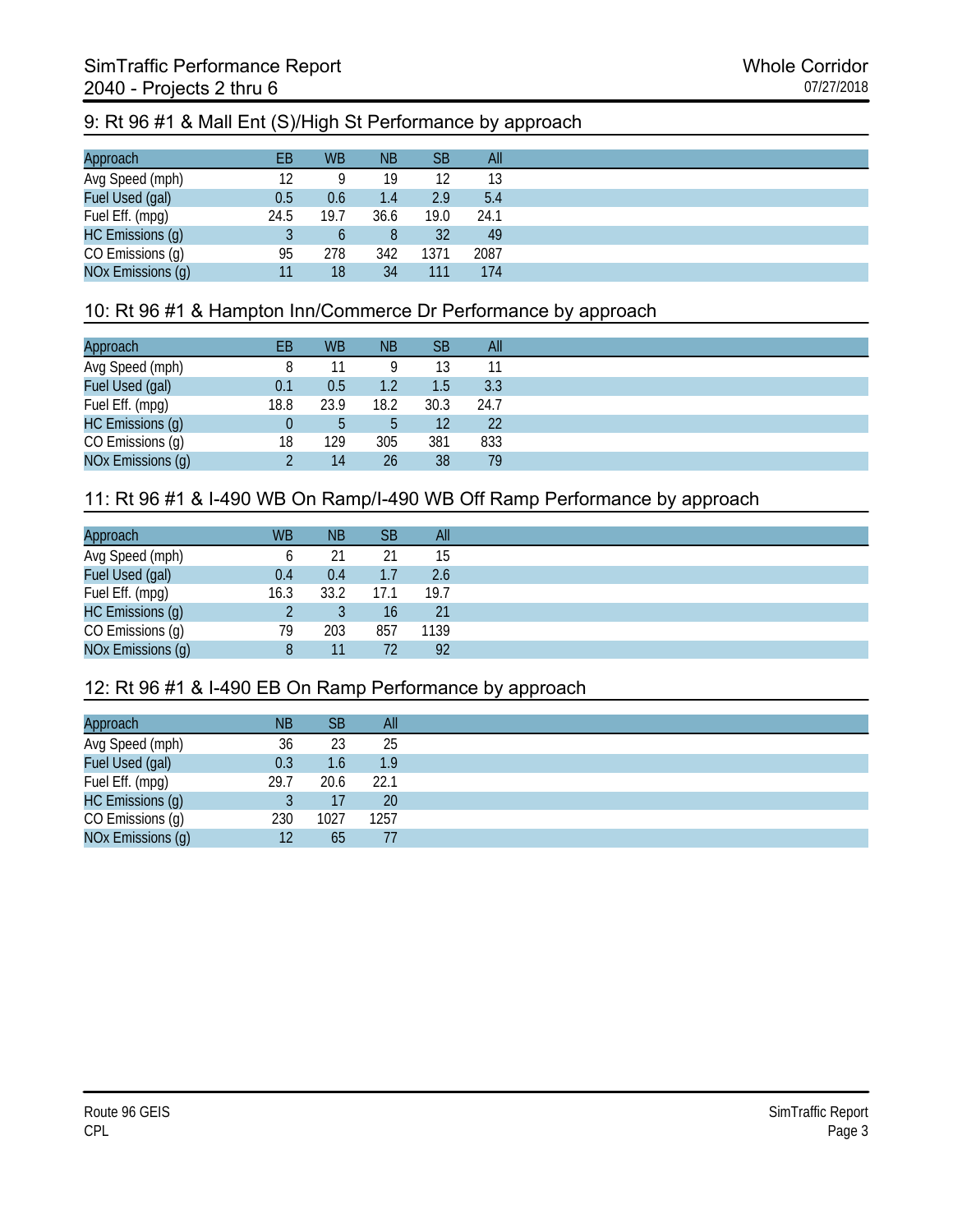#### 13: Rt 96 #1 & I-490 EB Off Ramp Performance by approach

| Approach          | <b>NB</b> | SB   | SE   | All  |
|-------------------|-----------|------|------|------|
| Avg Speed (mph)   | 45        | 39   | 21   | 30   |
| Fuel Used (gal)   | 0.6       | 0.5  | 0.8  | 1.9  |
| Fuel Eff. (mpg)   | 39.2      | 24.5 | 30.7 | 31.8 |
| HC Emissions (g)  |           | 4    |      | 16   |
| CO Emissions (g)  | 291       | 322  | 171  | 784  |
| NOx Emissions (g) | 29        | 18   | 20   | 67   |

#### 14: Rt 96 #1 & I-490 WB On Ramp Performance by approach

| Approach          | <b>NB</b> | <b>SB</b> | All  |
|-------------------|-----------|-----------|------|
| Avg Speed (mph)   | 38        | 30        | 31   |
| Fuel Used (gal)   | 0.7       | 2.1       | 2.7  |
| Fuel Eff. (mpg)   | 25.3      | 29.4      | 28.4 |
| HC Emissions (g)  | 10        | 17        | 27   |
| CO Emissions (g)  | 538       | 1095      | 1633 |
| NOx Emissions (g) | 34        | 73        | 107  |

#### 15: Rt 96 #1 & Main Street Fishers #1/Rowley Road #1 Performance by approach

| Approach          | EB   | <b>WB</b> | <b>NB</b> | <b>SB</b> | All  |
|-------------------|------|-----------|-----------|-----------|------|
| Avg Speed (mph)   |      |           | 14        | 15        |      |
| Fuel Used (gal)   | 2.0  | 0.7       | 2.0       | 3.5       | 8.2  |
| Fuel Eff. (mpg)   | 21.7 | 10.6      | 22.0      | 30.0      | 24.3 |
| HC Emissions (g)  |      |           | 13        | 22        | -44  |
| CO Emissions (g)  | 371  | 167       | 948       | 1076      | 2562 |
| NOx Emissions (g) | 29   | 8         | 52        | 85        | 174  |

#### 16: Rt 96 #1 & Victor Mendon Road (Rt 251) #1/Lane Road Performance by approach

| Approach          | ΕB   | <b>WB</b> | ΝB   | <b>SB</b> | All  |
|-------------------|------|-----------|------|-----------|------|
| Avg Speed (mph)   | 27   | 21        | 21   | 32        | 29   |
| Fuel Used (gal)   | 0.8  | 0.2       | 0.9  | 6.9       | 8.7  |
| Fuel Eff. (mpg)   | 36.5 | 31.4      | 34.0 | 27.6      | 29.1 |
| HC Emissions (g)  |      |           |      | 74        | 93   |
| CO Emissions (g)  | 319  | 54        | 410  | 3593      | 4377 |
| NOx Emissions (g) | 30   | 5         | 38   | 313       | 385  |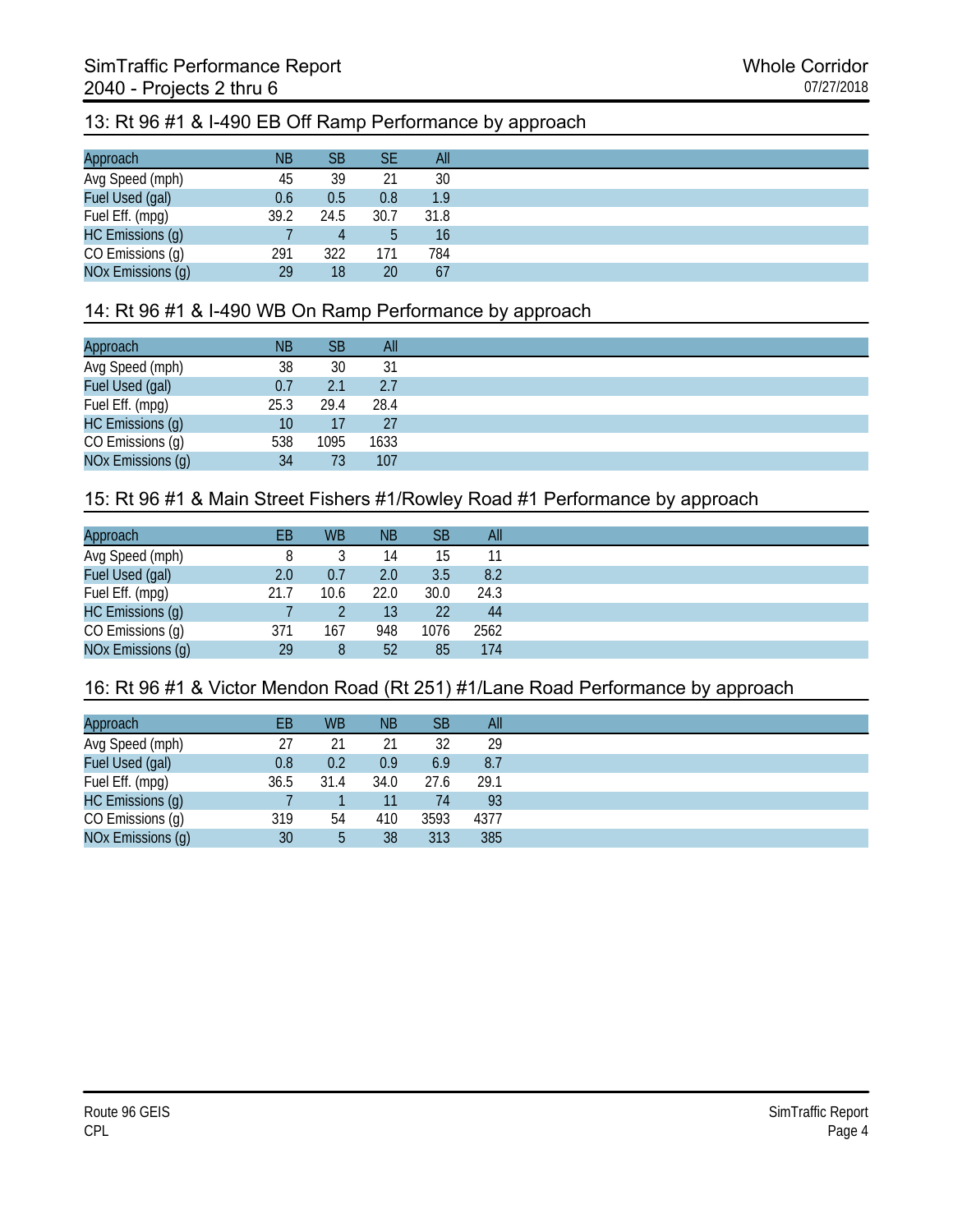# 18: Rt 96 #1 & High Street #1 Performance by approach

| Approach          | EВ   | <b>WB</b> | <b>SB</b> | All  |
|-------------------|------|-----------|-----------|------|
| Avg Speed (mph)   | 26   | 18        |           | 22   |
| Fuel Used (gal)   | 3.9  | 0.8       | 0.3       | 5.0  |
| Fuel Eff. (mpg)   | 34.3 | 24.9      | 19.0      | 31.8 |
| HC Emissions (g)  | 31   |           |           | 40   |
| CO Emissions (g)  | 467  | 222       | 65        | 754  |
| NOx Emissions (g) | 79   | 32        | ь         | 116  |

#### 19: School St #1 & Rt 96 #1 Performance by approach

| Approach          | EВ   | <b>WB</b> | <b>NB</b> | All              |
|-------------------|------|-----------|-----------|------------------|
| Avg Speed (mph)   |      | 19        | 12        | 16               |
| Fuel Used (gal)   | 0.7  | 0.7       | 0.5       | 1.9 <sup>°</sup> |
| Fuel Eff. (mpg)   | 24.9 | 26.4      | 26.0      | 25.7             |
| HC Emissions (g)  |      | 10        |           | 15               |
| CO Emissions (g)  | 131  | 227       | 85        | 443              |
| NOx Emissions (g) | 15   | 33        |           | 56               |

#### 20: Maple Ave #1/Moore Ave #1 & Rt 96 #1 Performance by approach

| Approach          | EB   | <b>WB</b> | <b>NB</b> | SВ       | <b>All</b> |
|-------------------|------|-----------|-----------|----------|------------|
| Avg Speed (mph)   | 19   | 14        |           | b        | 14         |
| Fuel Used (gal)   | 0.7  | 0.7       | 0.4       | 0.1      | 1.9        |
| Fuel Eff. (mpg)   | 23.2 | 21.8      | 21.5      | 14.1     | 22.0       |
| HC Emissions (g)  |      |           |           | $\theta$ | 14         |
| CO Emissions (g)  | 166  | 237       | 82        | 11       | 496        |
| NOx Emissions (g) | 18   | 28        |           |          | 53         |

#### 21: Rt 96 #1 & Church Street #1 Performance by approach

| EB   | <b>WB</b> | <b>SB</b> | All  |
|------|-----------|-----------|------|
| 23   | 26        | 25        | 25   |
| 0.6  | 0.7       | 0.7       | 2.0  |
| 22.8 | 36.1      | 36.4      | 32.4 |
|      | 5         | 14        | 23   |
| 167  | 86        | 216       | 468  |
| 16   | 14        | 45        | 76   |
|      |           |           |      |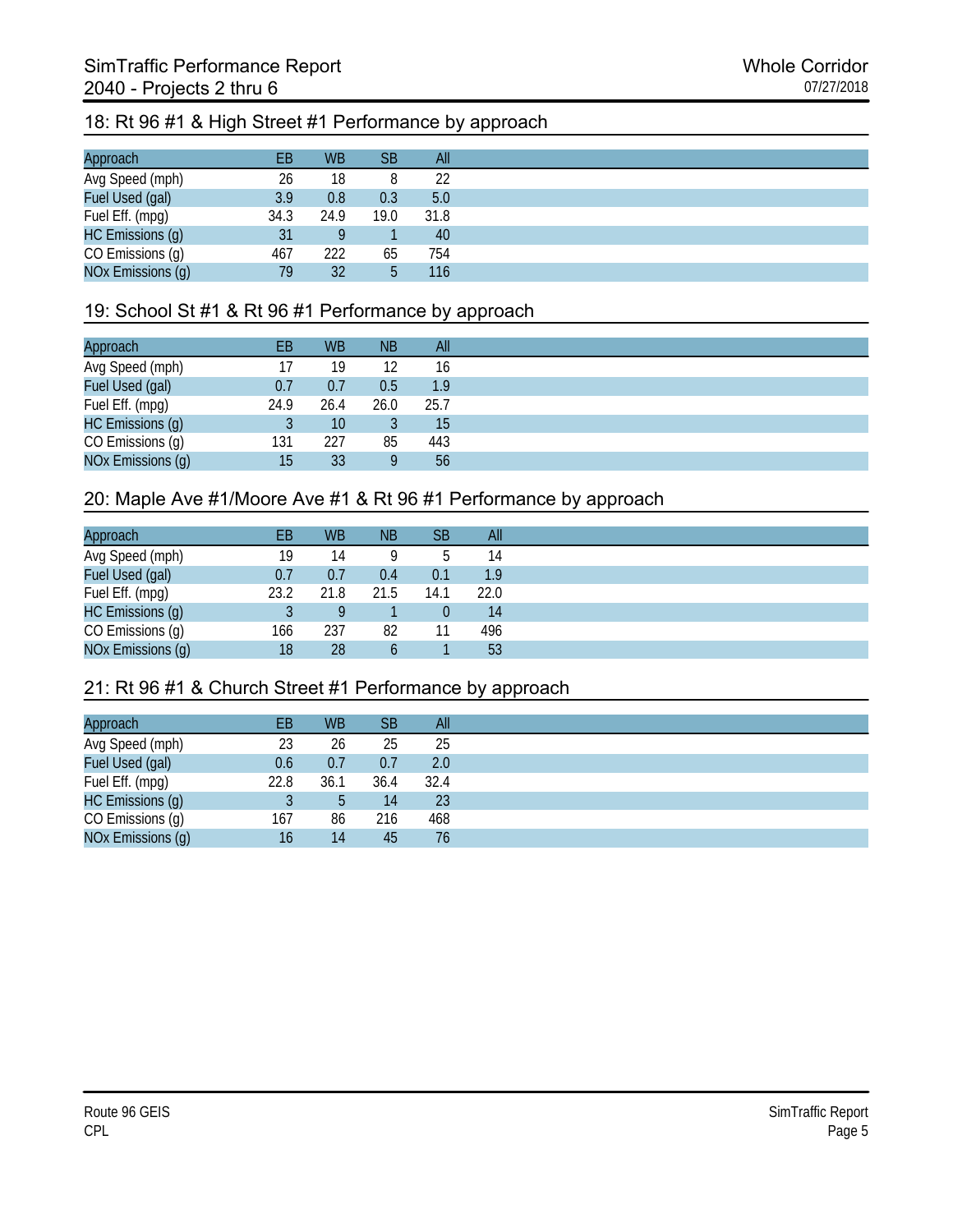# 22: Rt 96 #1 & Lynaugh Rd #1 Performance by approach

| Approach          | EВ   | <b>WB</b> | <b>SB</b> | All  |
|-------------------|------|-----------|-----------|------|
| Avg Speed (mph)   | 22   | 22        | 22        | 22   |
| Fuel Used (gal)   | 0.4  | 0.8       | 0.1       | 1.3  |
| Fuel Eff. (mpg)   | 36.6 | 34.9      | 37.0      | 35.6 |
| HC Emissions (g)  |      |           |           | 12   |
| CO Emissions (g)  | 39   | 154       | 29        | 222  |
| NOx Emissions (g) |      | 24        | 5         | 35   |

## 23: Rt 96 #1 & McMahon Performance by approach

| Approach          | EВ   | <b>WB</b> | <b>SB</b> | All  |
|-------------------|------|-----------|-----------|------|
| Avg Speed (mph)   | 26   | 28        | 24        | 27   |
| Fuel Used (gal)   | 0.5  | 0.9       | 0.0       | 1.4  |
| Fuel Eff. (mpg)   | 35.4 | 34.5      | 37.6      | 34.8 |
| HC Emissions (g)  |      | 8         |           | 14   |
| CO Emissions (g)  | 92   | 157       |           | 249  |
| NOx Emissions (g) | 16   | 22        |           | 37   |

#### 32: Rt 96 #1 Performance by approach

| Approach          | EВ  | <b>NB</b> | <b>SB</b> | All  |
|-------------------|-----|-----------|-----------|------|
| Avg Speed (mph)   |     | 26        | 29        | 26   |
| Fuel Used (gal)   | 0.0 | 4.2       | 1.7       | 5.9  |
| Fuel Eff. (mpg)   | 4.1 | 21.1      | 15.4      | 19.4 |
| HC Emissions (g)  |     | 39        | 18        | 56   |
| CO Emissions (g)  |     | 2346      | 1111      | 3459 |
| NOx Emissions (g) |     | 168       | 74        | 242  |

#### 42: Rt 96 #1 & Omnitech Dr/Willowbrook Rd Performance by approach

| Approach          | ЕB   | <b>WB</b> | <b>NB</b> | <b>SB</b> | All  |
|-------------------|------|-----------|-----------|-----------|------|
| Avg Speed (mph)   | b    | Q         | 38        | 21        | 28   |
| Fuel Used (gal)   | 0.3  | 0.1       | 5.0       | 2.5       | 7.8  |
| Fuel Eff. (mpg)   | 12.6 | 17.6      | 30.0      | 22.6      | 26.8 |
| HC Emissions (g)  |      |           | 42        | 21        | 65   |
| CO Emissions (g)  | 71   | 43        | 2286      | 1070      | 3470 |
| NOx Emissions (g) | b    |           | 217       | 89        | 314  |